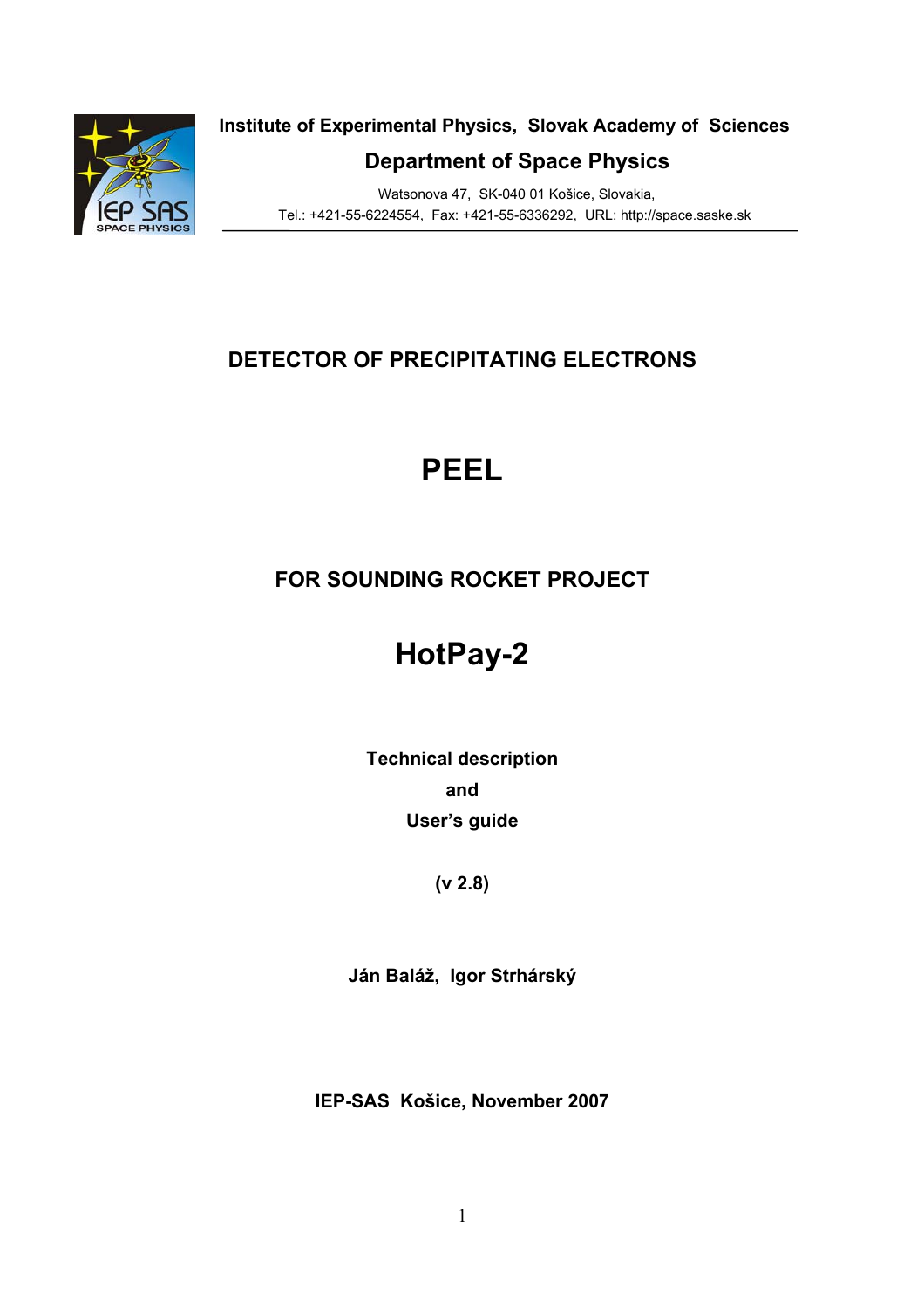## **CONTENT**

| 31  |  |
|-----|--|
|     |  |
| 3.3 |  |
|     |  |
|     |  |
|     |  |
|     |  |
|     |  |
|     |  |
|     |  |
|     |  |
|     |  |
|     |  |
|     |  |
|     |  |
| 5.3 |  |
|     |  |
|     |  |
|     |  |
|     |  |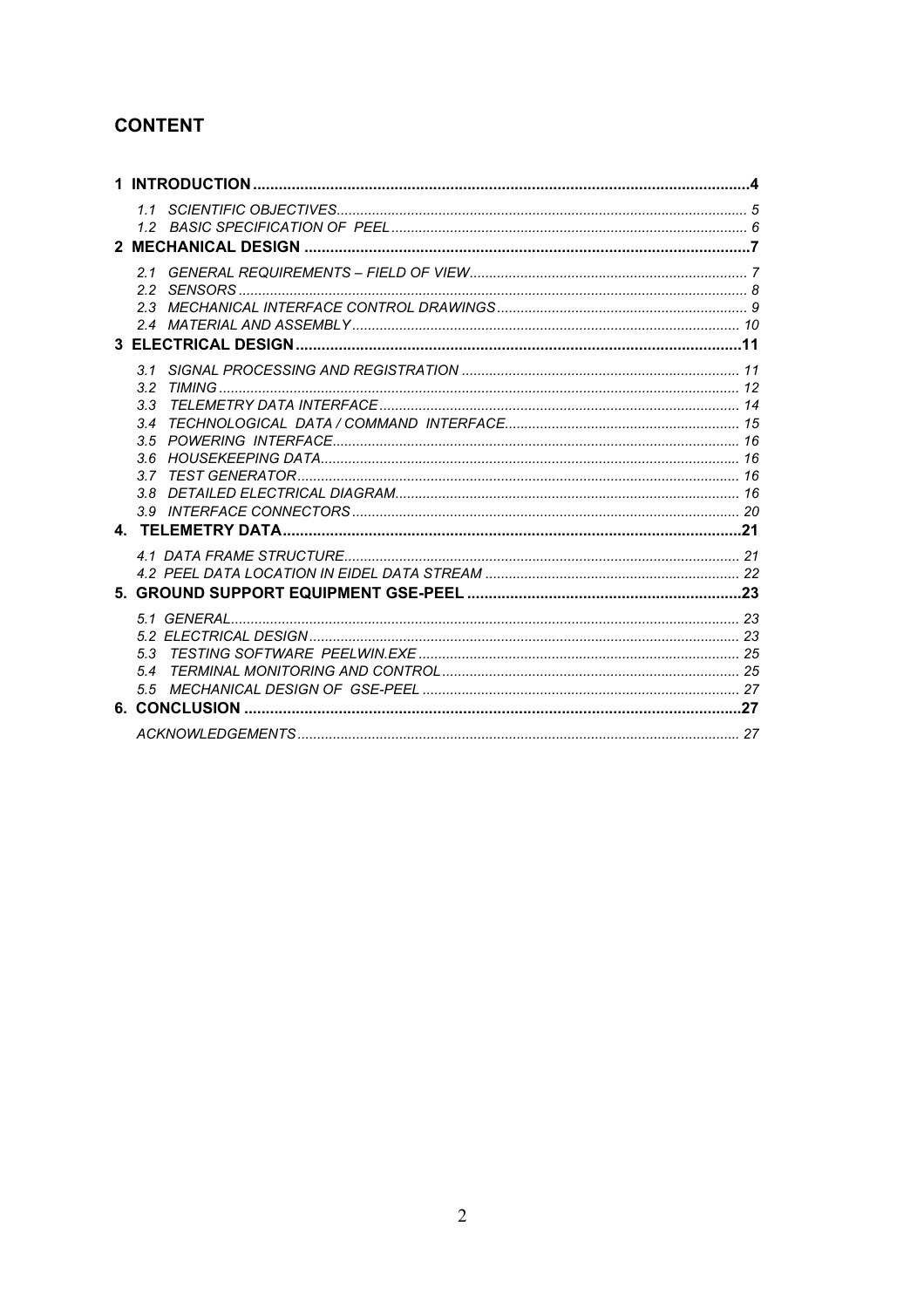## **LIST OF ACRONYMS**

| A/D                | Analog to Digital                                                |
|--------------------|------------------------------------------------------------------|
| <b>ADC</b>         | Analog to Digital Converter                                      |
| <b>BCC</b>         | Checksum                                                         |
| <b>CLK</b>         | Clock (bit synchronization clock 1.25 MHz)                       |
| <b>CMOS</b>        | Complementary Metal-Oxid-Silicon semiconductor technology        |
| <b>CSA</b>         | Charge Sensitive Amplifier                                       |
| D/A                | Digital to Analog                                                |
| <b>DAC</b>         | Digital to Analog Converter                                      |
| <b>DCDC</b>        | DC (direct current) to DC converter                              |
| <b>DSP-IEP-SAS</b> | Department of Space Physics, Inst. of Experimental Physics SAS   |
| <b>EEPROM</b>      | Electrically Eraseable Programmable Read Only Memory             |
| <b>EMI</b>         | ElectroMagnetic Interference                                     |
| <b>GSE</b>         | Ground Support Equipment                                         |
| <b>HK</b>          | HouseKeeping information                                         |
| I/F                | Interface                                                        |
| ID                 | IDentifier                                                       |
| <b>IEP-SAS</b>     | Institute of Experimental Physics, Slovak Academy of Sciences    |
| <b>ITG</b>         | <b>Inflight Test Generator</b>                                   |
| <b>MAF</b>         | Major Frame                                                      |
| <b>MIF</b>         | <b>Minor Frame</b>                                               |
| <b>MGSE</b>        | <b>Mechanical Ground Support Equipment</b>                       |
| <b>MLI</b>         | Multi-Layer Insulation (thermal blanket)                         |
| <b>PA</b>          | Pulse Amplifier                                                  |
| <b>PC</b>          | Personal Computer                                                |
| <b>PCB</b>         | <b>Printed Circuit Board</b>                                     |
| <b>PEEL</b>        | (Detector of) Precipitating Energetic Electrons at high Latitude |
| <b>PIPS</b>        | Passivated Ion-implanted Planar Silicon detector                 |
| <b>PROM</b>        | Programmable Read Only Memory                                    |
| <b>SA</b>          | <b>Shaping Amplifier</b>                                         |
| <b>SSD</b>         | Solid State Detector                                             |
| <b>TEM</b>         | TEMperature                                                      |
| <b>TM</b>          | TeleMetry                                                        |
| <b>TR</b>          | Registration period                                              |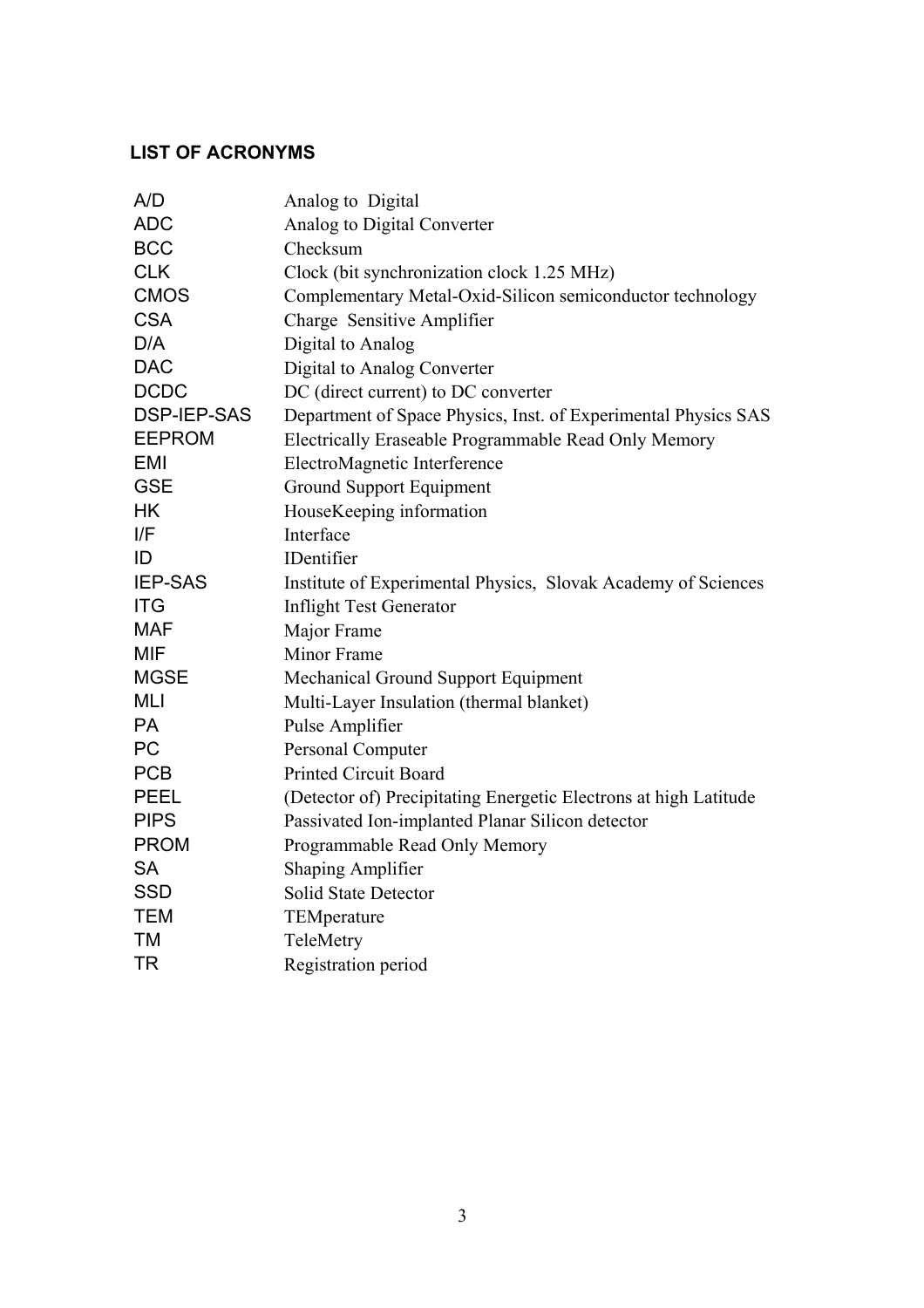## **1 INTRODUCTION**

 The Hot Pay-2 atmospheric and ionospheric sounding rocket project is conducted by Andoya Rocket Range (ARR) and Arctic Lidar Observatory for Mid-Atmospheric Reserach (ALOMAR), Norway in the frame of 6th EU framework. The project has wide international (EU) background and involves launch of variety of scientific instruments for atmospheric and ionospheric research on board of the sounding rocket upto altitude 350 km from ARR (69° 16' 42" North, 16° 00' 31" East), located on Norwegian island Andoya. The rocket launch and operation will be supported by variety of ground-based scientific facilities (LIDAR, riometers, etc…). The launch of the Hot Pay-2 is planned in October 2007.

The Department od Space Physics IEP-SAS has been invited to participate in this project with development, manufacture and operation of a detector of precipitating electrons (Principal Investigator prof. Karel Kudela, scientific objectives in 1.1).

PEEL (acronym from "detector of Precipitating Energetic Electrons at high Latitude") is a joint international scientific project of IEP-SAS, Demokritus University of Thrace, Greece, Andoya Rocket Range and ALOMAR observatory.



Figure 1-1. PEEL as a part of the HP2 payload (figure copyright: ARR)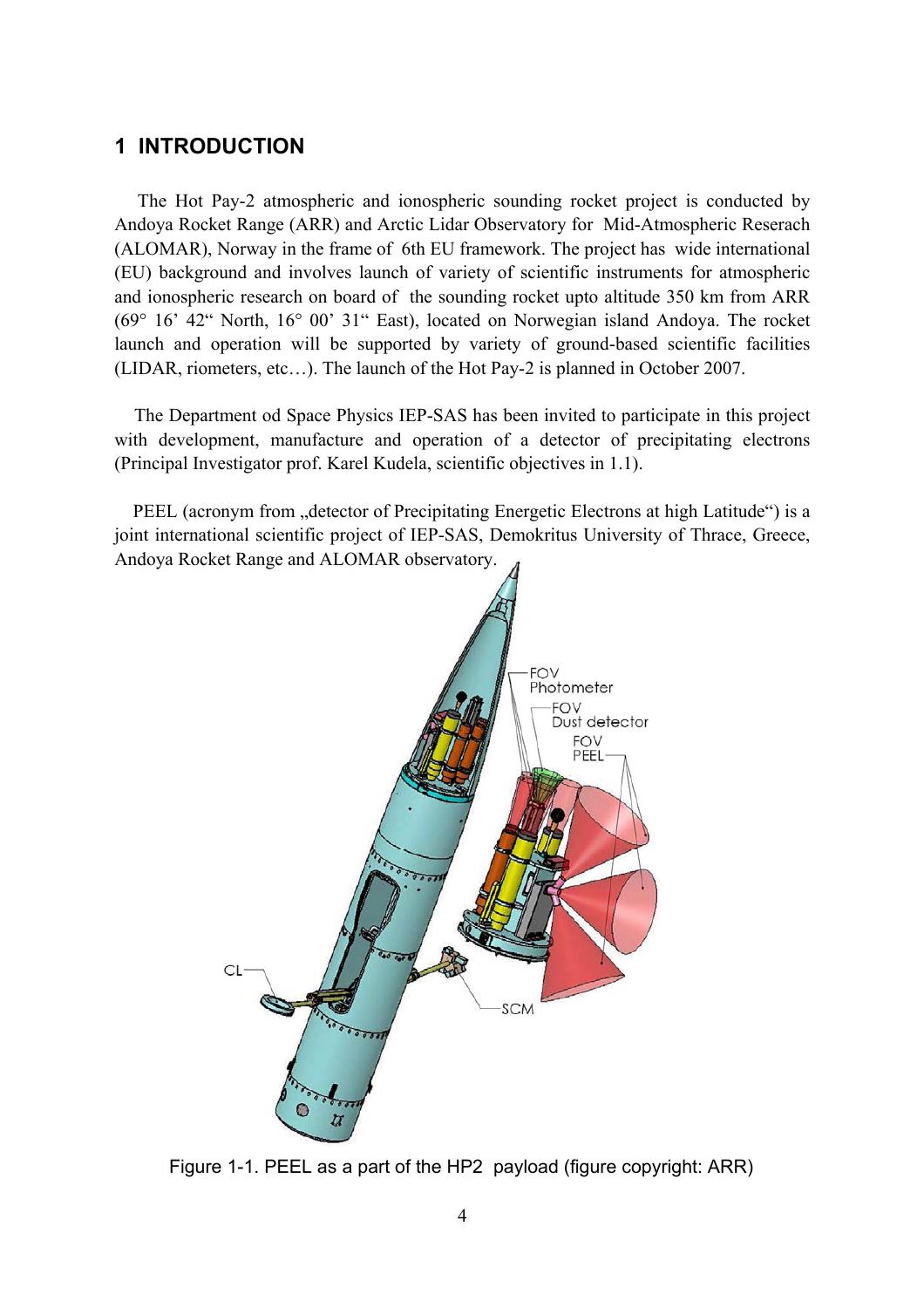## *1.1 SCIENTIFIC OBJECTIVES*

- to describe the fine structure (temporal, angular, spatial) of the electrons at energies  $>$ 30keV having the influence on ionisation of the atmosphere down to 50km
- to check the relations of electron characteristics with those of auroral optical emissions, plasma fine structures measured at the same position during the experiment
- to provide computations of energy deposition of electrons measured and to compare the ionization rate as well as X-ray and optical emissions caused by the electrons
- to obtain characteristics of the fine structure of energetic electrons during the flight within or near the boundary of the local loss cone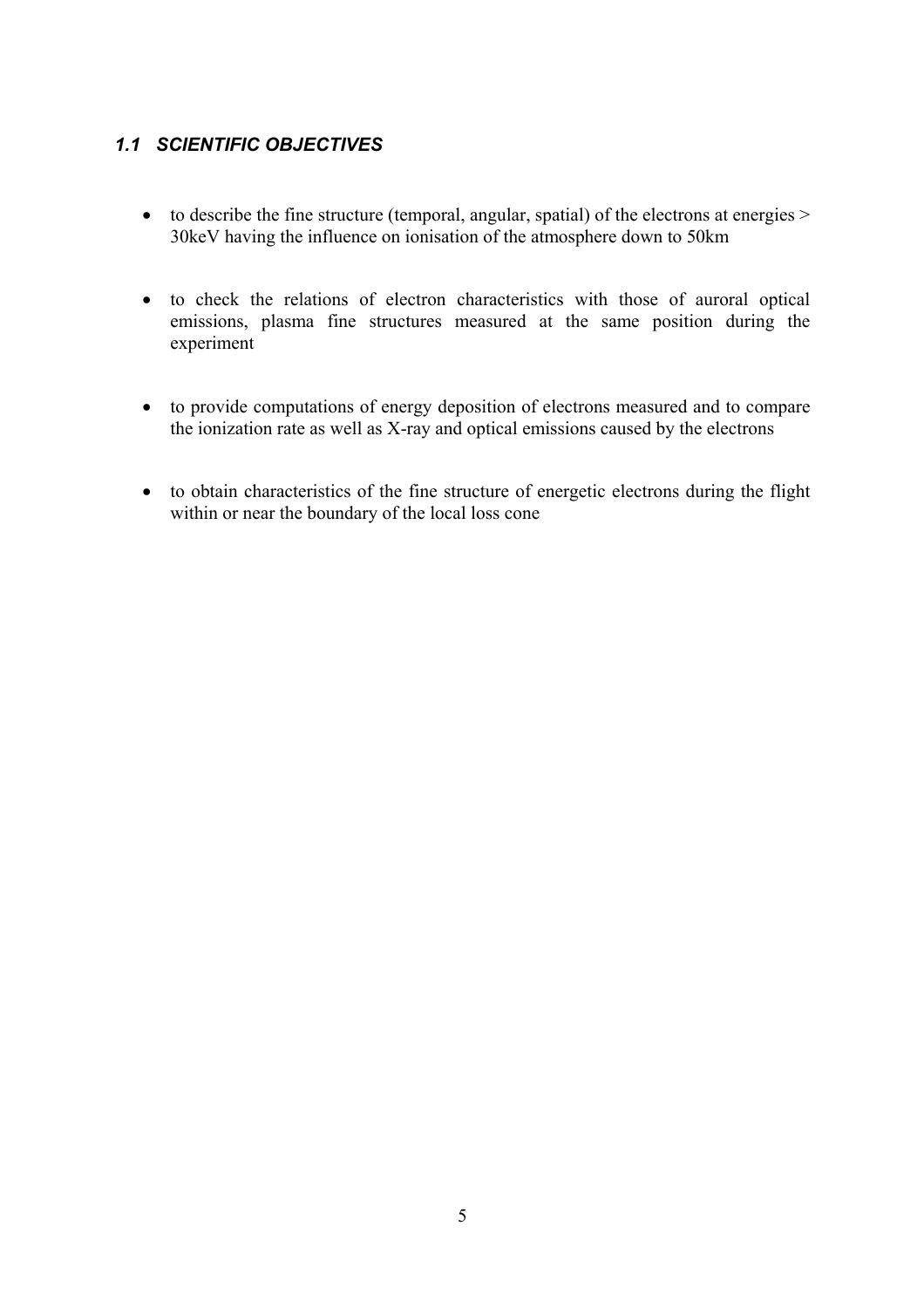## *1.2 BASIC SPECIFICATION OF PEEL*

|                              | $0.96$ kg                                         |
|------------------------------|---------------------------------------------------|
|                              | $226$ mm × 124mm × 77mm                           |
|                              | 2.1 W<br>(28 V / 75 mA)                           |
|                              | 28 V                                              |
| Operating temperature range: | $-25$ °C  +40 °C                                  |
|                              | 3                                                 |
|                              | $3 \times 50^{\circ}$ , conical                   |
|                              | $0.077$ cm <sup>2</sup> . ster                    |
|                              | silicon, solid state, ORTEC                       |
|                              | $25 \text{ mm}^2$                                 |
|                              | $300 \mu m$                                       |
|                              | 3 µm polyester with 50nm of aluminium             |
|                              | 30keV - 350 keV                                   |
| Number of energy channels:   | 4                                                 |
|                              | 30 keV - 60 keV,                                  |
|                              | 60 keV -120 keV,                                  |
|                              | 120 keV - 240 keV,                                |
|                              | $>$ 240keV, (top E limited by detector thickness) |
|                              | 16,384 ms $(61,035$ samples / s)                  |
|                              | $8 \mu s$                                         |
|                              | 31 250 bit/s (1/48 of total TM 1.5 Mbit)          |
| Data output interface:       | serial, 16-bit, clk=1.5 MHz (HP2 standard)        |
|                              | 32 byte                                           |
| Technological interface      | RS422, 38400bps, 8N1 (via umbilical link)         |
|                              | RS232, 38400bps, 8N1 (local PC)                   |
|                              | standard terminal mode                            |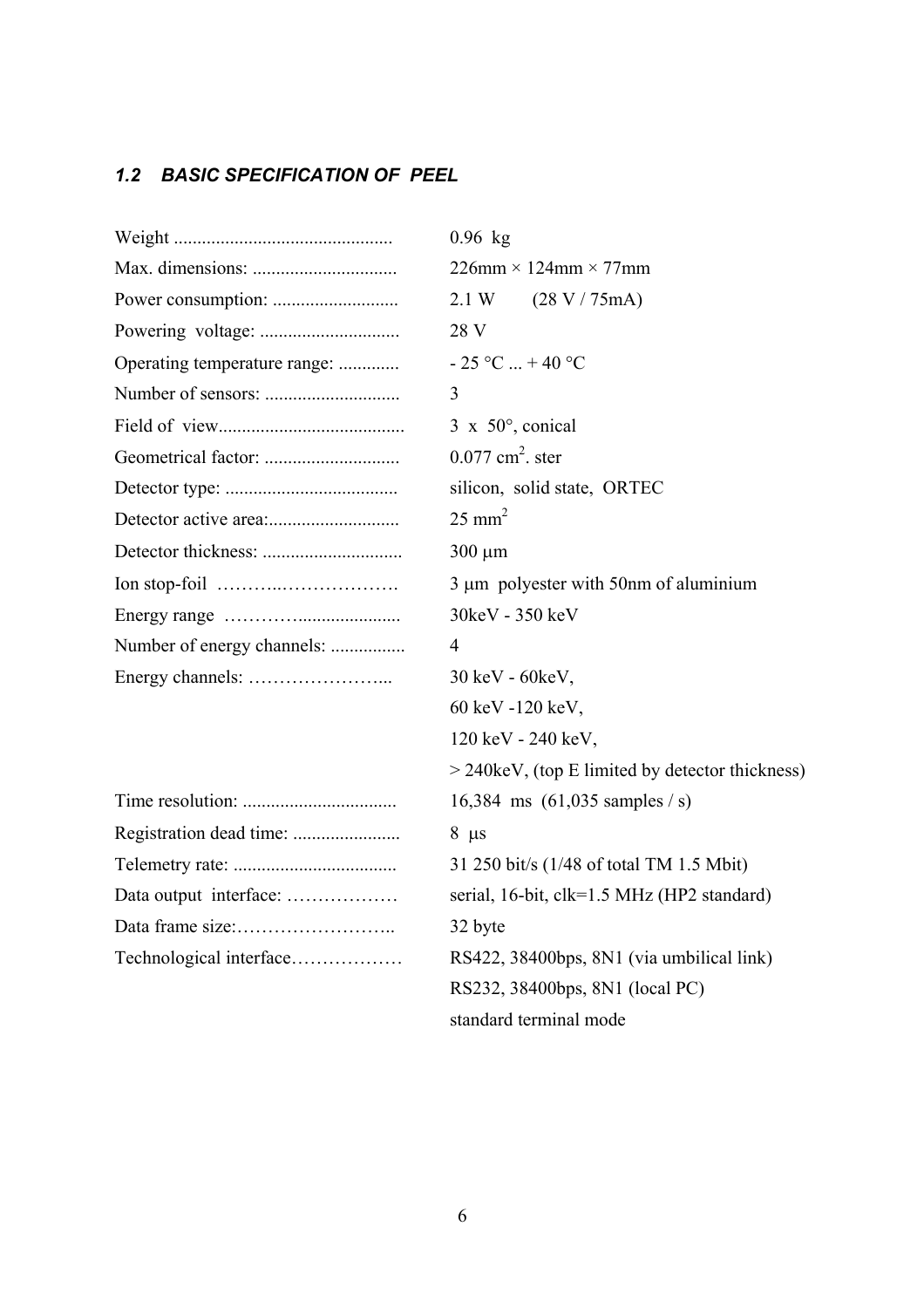## **2 MECHANICAL DESIGN**

#### *2.1 GENERAL REQUIREMENTS – FIELD OF VIEW*

In the interest of appropriate sampling of the angular distribution of the electrons in the elevation plane, PEEL incorporates three sensors with conical field of view (50°), with inclination of 20°, 80° and 140° respectively to the rocket spin axis.



Figure 2-1. PEEL field of view related to the HP2 spin axis.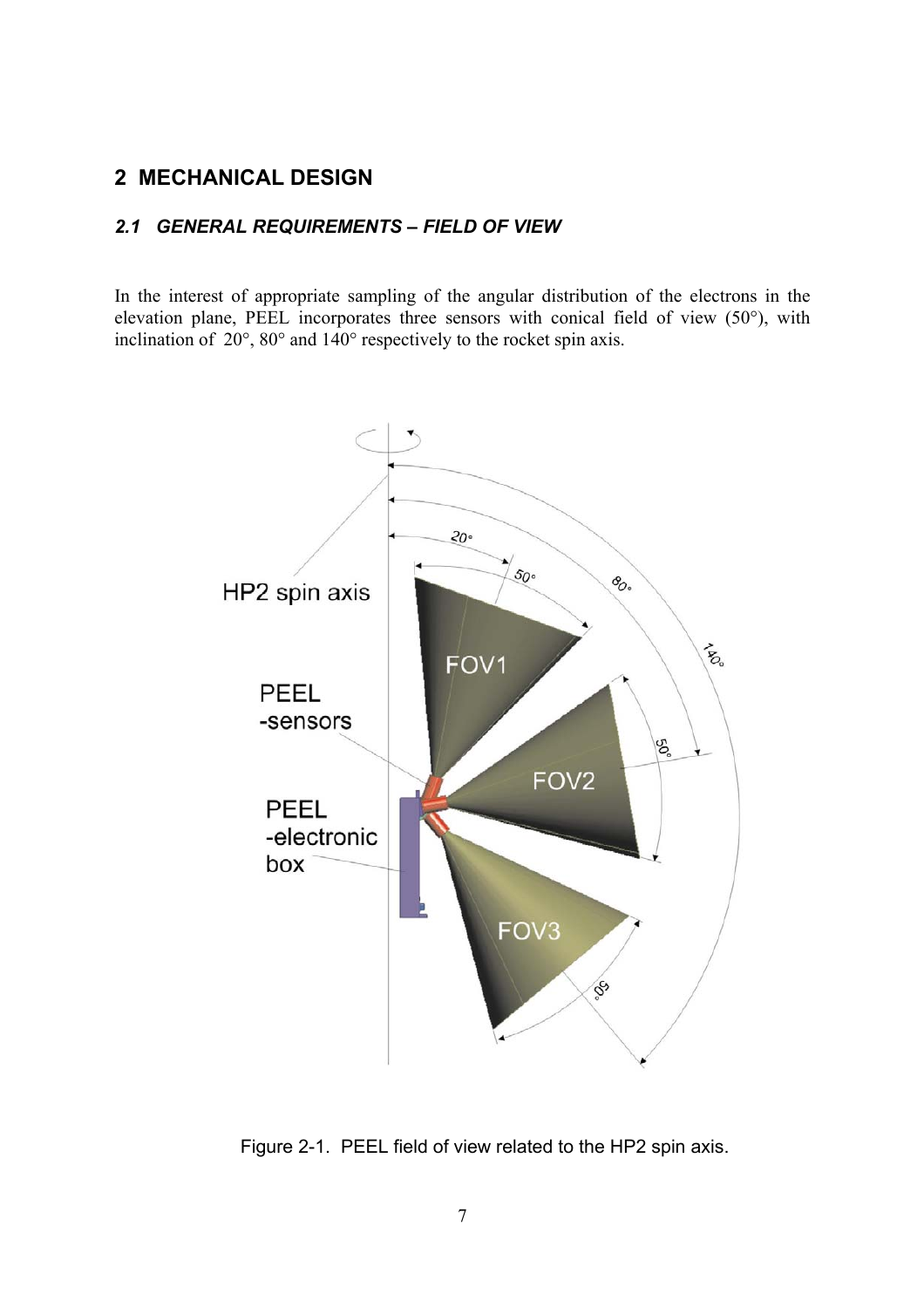

Figure 2-2. The PEEL instrument – virtual 3D model

## *2.2 SENSORS*

The sensors of energetic electrons are based on solid state semiconductor detectors mounted inside the collimator that provides an appropriate field of view. The depleted layer of the detectors is 300  $\mu$ m. The sensor is also equipped with a thin (3  $\mu$ m) polyester foil that stops relatively heavy ions (up to the "stop energy") while the light small electrons are penetrating the foil with much better efficiency. Thus a separation of the electrons is provided.

There are three identical sensors installed in PEEL instrument, their angular orientation is provided by mechanical adaptors mounted directly on the electronic box.

The detector active area is 25 mm<sup>2</sup> and the geometrical factor of the sensor is 0.077 cm<sup>2</sup>sr.



Figure 2-3. The electron sensor cross section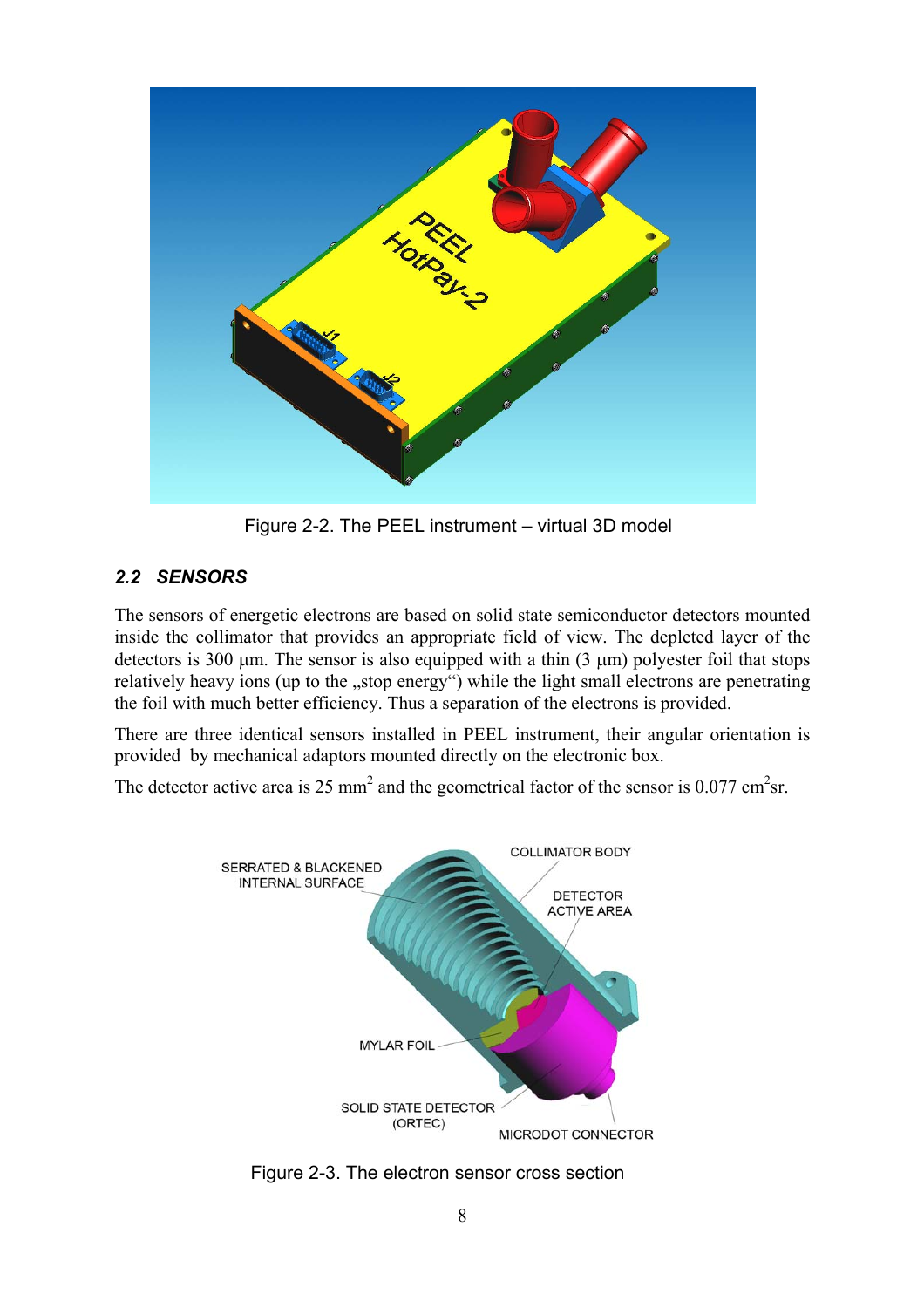## *2.3 MECHANICAL INTERFACE CONTROL DRAWINGS*

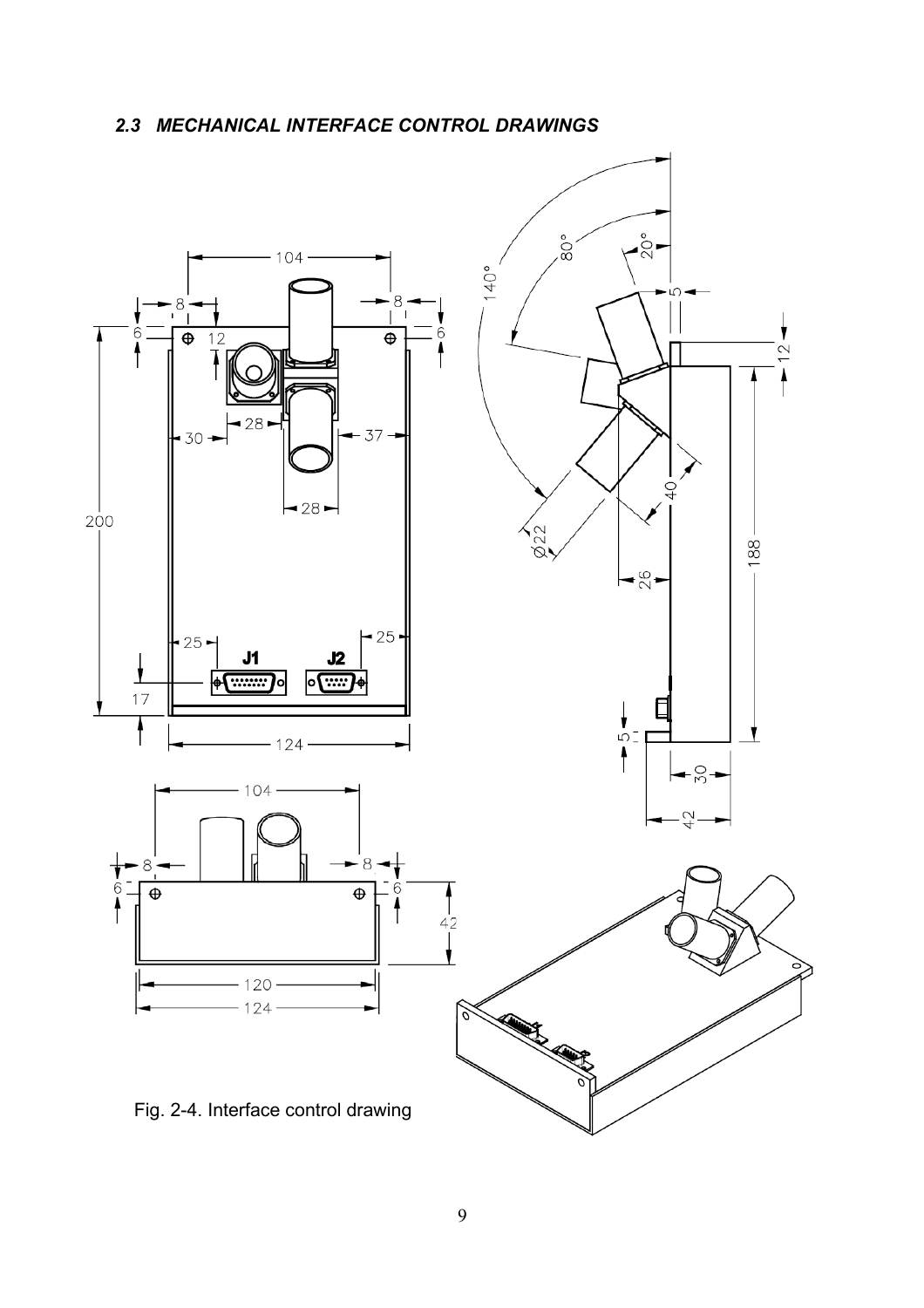#### *2.4 MATERIAL AND ASSEMBLY*

The instrument structure is manufactured from AlMg5 alloy by milling from 5mm thick plates. The sensor collimators and wedge adaptors are manufactured from duraluminium alloy. The surface treatment is provided by the ALLODYNE process, i.e. electrically conductive yellow chromating. There is a single electronic board size of 180mm x 125 mm x 1.6mm integrated inside the box. The interface connectors are soldered directly to the printed circuit board and extruding through dedicated box openings. The PEEL unit is fixed to the mechanical structure inside the nosecone payload compartment by dedicated flanges with four M4 screws.



Figure 2-5. PEEL mechanics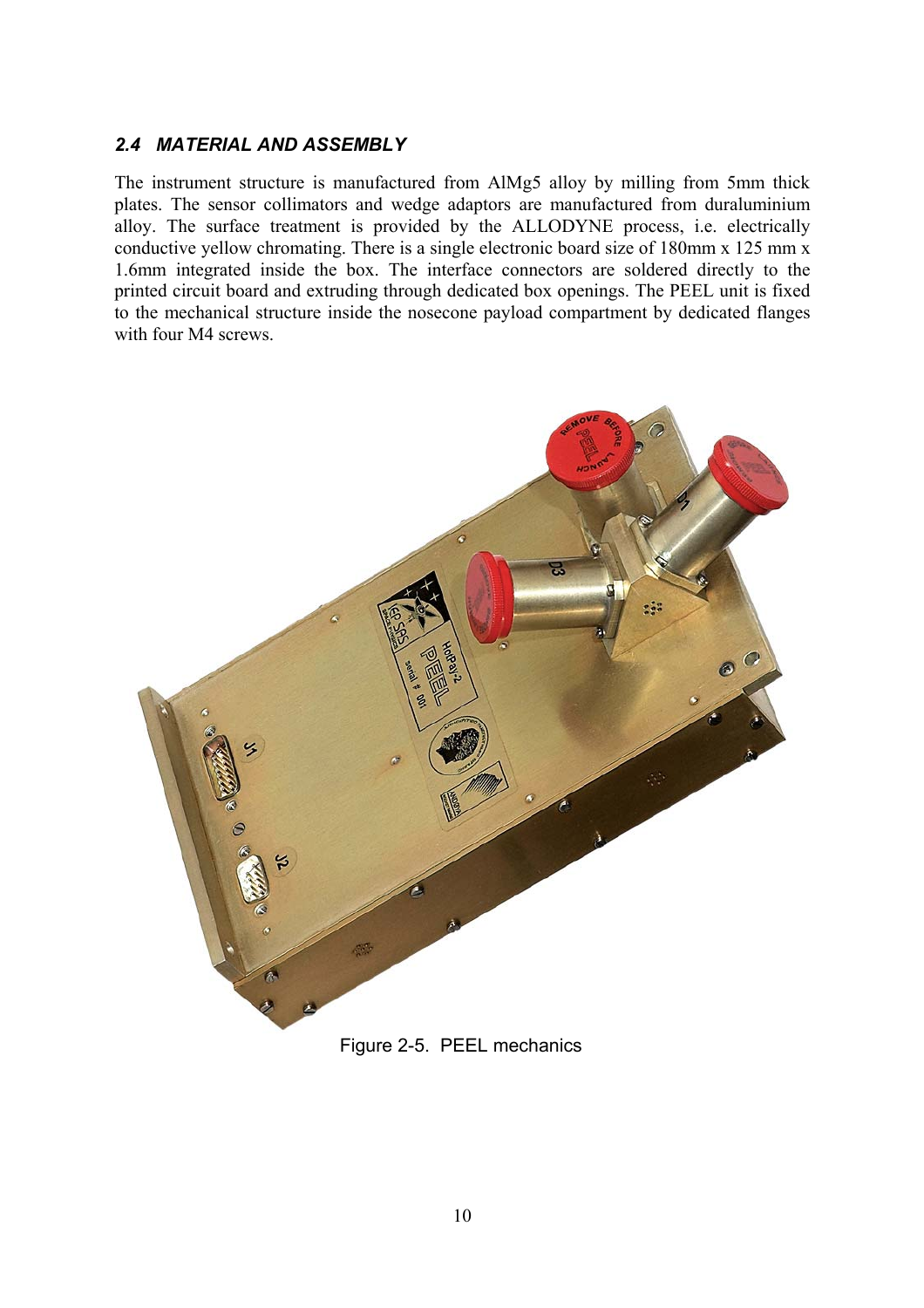#### **3 ELECTRICAL DESIGN**

#### *3.1 SIGNAL PROCESSING AND REGISTRATION*

PEEL incorporates three identical channels for signal processing and registration.



Figure 3-1. Functional block diagram of PEEL

The energetic particle penetrating into the solid state detector (SSD) deposits its energy by ionization losses in the detector material. The free charge generated is proportional to the energy deposited in the detector depleted volume. The charge is drained from detector to the Charge Sensitive Amplifier (CSA, Cremat CR110), where it is converted to the voltage pulse with an amplitude proportional to the deposited particle energy. The voltage pulse is then amplified by a Pulse Amplifier (PA, Harris HA5114) and shaped by a Gaussian Shaping Amplifier (SA, Cremat CR200) with the shaping time constant of 1 µs. The conversion gain of the complete analog preprocessing channel is 6.66mV / keV and is subject of a precise physical calibration with <sup>109</sup>Cd radioisotope (source of monoenergetic electrons at 62keV) and 84keV). The signal is then discriminated to four energy thresholds by a stack of discriminators (MAX908). The lowest energy discriminator triggers the monostable flip-flop that provides an interruption to the microcontroller unit (MCU, Atmel ATMEGA32L at 16MHz). Simultaneously, the relevant higher energy thresholds are temptatively recorded by the RS-type flip-flop chain. The MCU reads the status of the activated thresholds and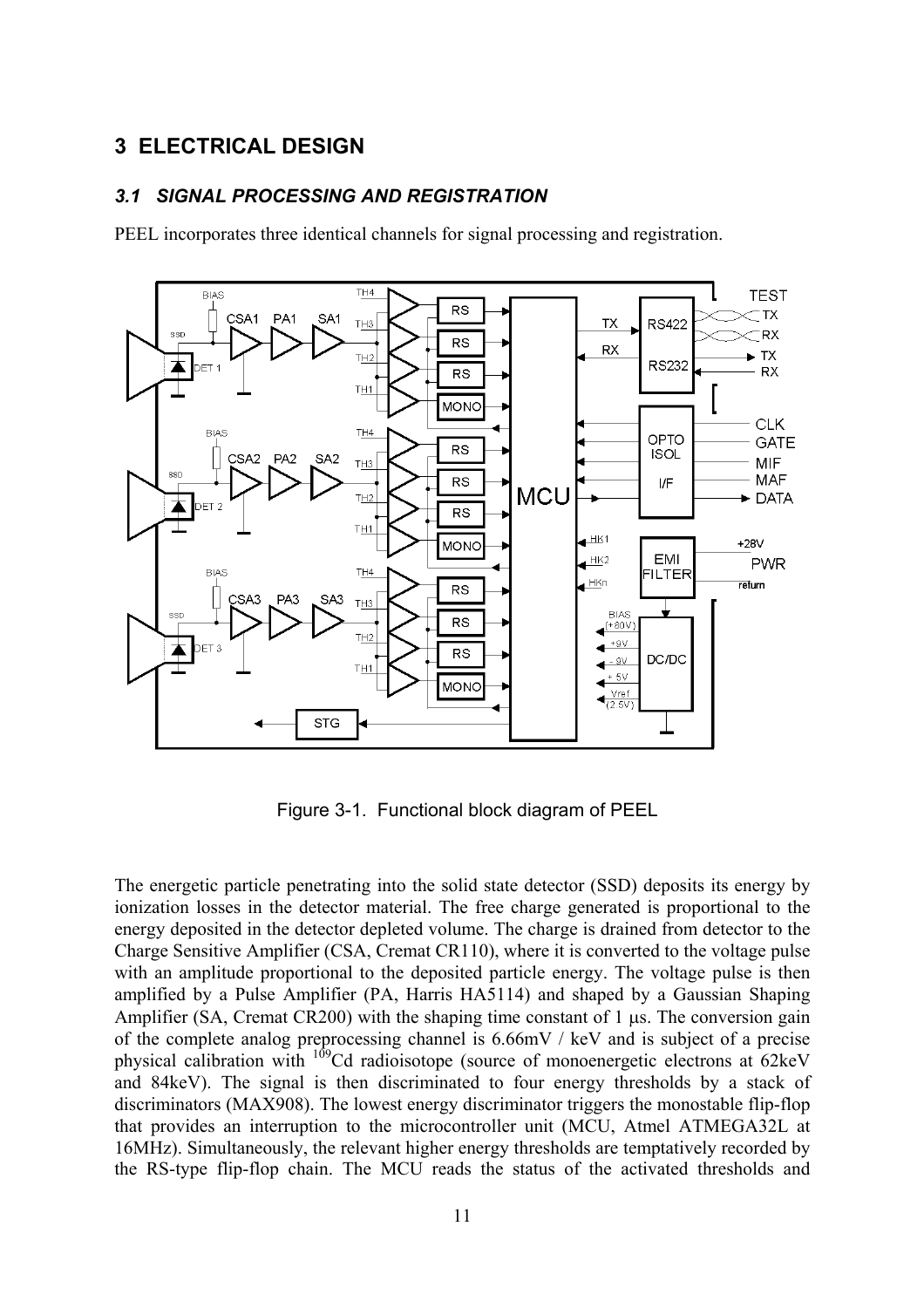provides an incrementation of the highest energy channel counter in the MCU memory. Consequently, the MCU will reset the RS flip-flop chain and from this moment, the system is ready for a new registration process. There are 12 counters size of 16 bit organized in the MCU memory (3 detectors  $\times$  4 thresholds). The registration (accumulation) period lasts 16,386 ms and is derived from the telemetry synchronization signals (32 MIF periods).

#### *3.2 TIMING*

The PEEL overall timing is directly derived from the signals generated by the HP telemetry system. The timing is illustrated by the diagram in Fig. 8.

The data registration starts with MAF synchronization signal and lasts 32 MIF periods. After that, the status of the event counters is copied to dedicated memory buffer, the counters are reset and enabled for new counting. During this new registration period, the data recorded in preceding registration period are transferred byte-by-byte  $(32\times)$  to the telemetry system. Generally, the registration and data transfer are overlapped the way that during recording of the data frame "N", the data frame "N-1" is transferred to telemetry. For the practical reason, there are two complete PEEL data frames recorded and transferred within one Major Frame. The status of 16-bit event counters is separated into two bytes (8-bit MSB and 8-bit LSB) and transferred to the telemetry in consequent Minor Frames. Only 8-bits of the 16-bit telemetry words is used, another 8-bits are identical and serve as dual data redundancy.

| Table $J^2$ . Telementy pattern of the TH -2 telementy system (TO-bit words) and location of I LEE data. |        |   |        |   |        |  |  |  |  |  |
|----------------------------------------------------------------------------------------------------------|--------|---|--------|---|--------|--|--|--|--|--|
| $W1-1$                                                                                                   | W2-1   |   | W44-1  | . | W48-1  |  |  |  |  |  |
| $W1-2$                                                                                                   | $W2-2$ | . | W44-2  | . | W48-2  |  |  |  |  |  |
| $W1-3$                                                                                                   | $W2-3$ | . | $W4-3$ | . | W48-3  |  |  |  |  |  |
| $W1-4$                                                                                                   | W2-4   | . | W44-4  | . | W48-4  |  |  |  |  |  |
| $\cdots$                                                                                                 |        |   |        |   |        |  |  |  |  |  |
| W1-64                                                                                                    | W2-64  | . | W44-64 | . | W48-64 |  |  |  |  |  |
|                                                                                                          |        |   |        |   |        |  |  |  |  |  |

Table 3-1. Telemetry pattern of the HP-2 telemetry system (16-bit words) and location of PEEL data.

| Fclk        |                        | 1.5       | <b>MHz</b> |
|-------------|------------------------|-----------|------------|
| <b>Tclk</b> | $= 1 / Fclk =$         | 0,6666    | μS         |
| Tw          | $= 16 \times$ Tclk =   | 10,6666   | $\mu$ S    |
| Tmif        | $= 48 \times Tw =$     | 512       | μS         |
| Fmif        | $= 1 / Tm$ if =        | 1953,125  | Hz         |
| Tmaf        | $= 64 \times$ Tmif $=$ | 32,768    | ms         |
| Fmaf        | $= 1 / T$ maf $=$      | 30,517578 | Hz         |
| Fsamp       | $=$ Fmaf $x$ 2 =       | 61,035156 | samp $/s$  |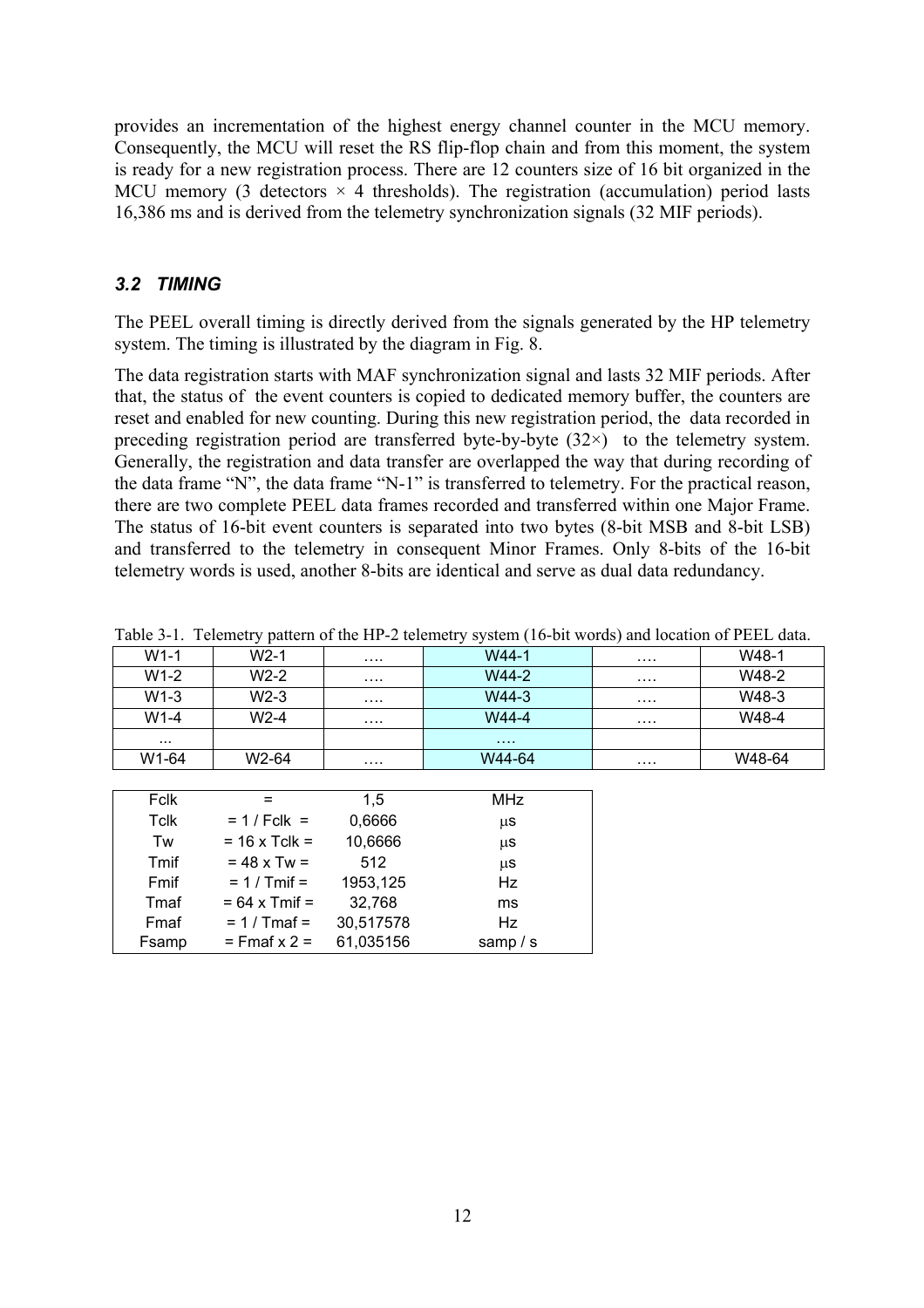

Figure.3-2. Timing of the PEEL operation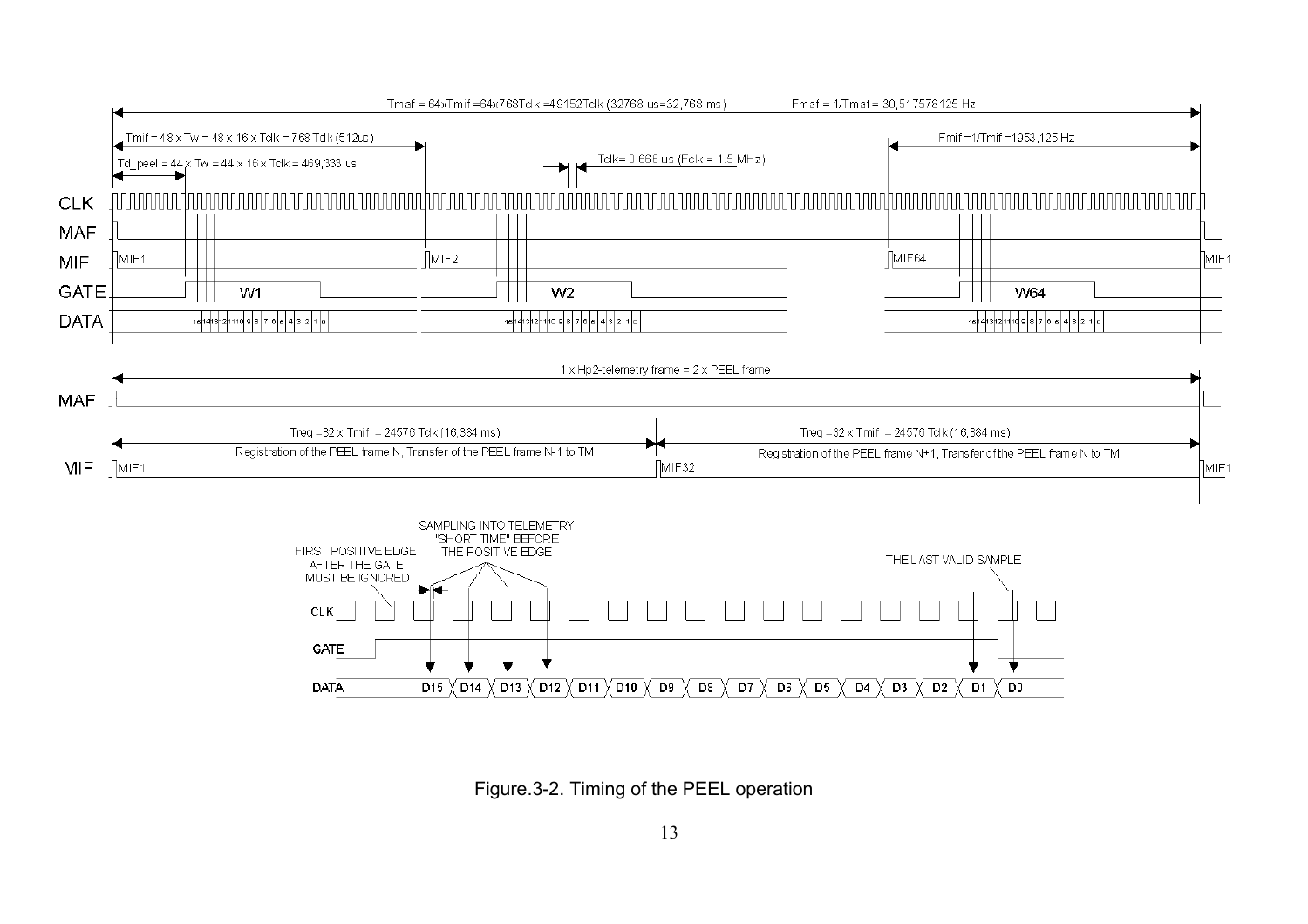#### *3.3 TELEMETRY DATA INTERFACE*

| Abbr.       | Meaning                             | I / O  | Note.               |
|-------------|-------------------------------------|--------|---------------------|
| <b>CLK</b>  | Bit synchronization clock (1.5 MHz) | Input  | Optocoupler in PEEL |
| <b>MIF</b>  | Minor Frame synchronization pulse   | Input  | Optocoupler in PEEL |
| <b>MAF</b>  | Major Frame synchronization pulse   | Input  | Optocoupler in PEEL |
| <b>GATE</b> | PEEL data transfer strob-envelope   | Input  | Optocoupler in PEEL |
| <b>DATA</b> | Serial Data Bits                    | Output | Optocoupler in TM   |

Table 3-2. HotPay-2 digital telemetry signals

The telemetry signal inputs are galvanically separated at the PEEL side by fast optocouplers (6N137A). The output signal (DATA) is provided by differential LEDdriver (current loop) and drives the dedicated optocoupler located at the HP telemetry input, so that the PEEL electronics is completely galvanically separated from the HP telemetry system. The input signals are after galvanical separation supplied directly to dedicated MCU inputs. The output DATA signal is supplied from MCU via the D-type flip-flop, providing the signal delay (by 1 clock), necessary for proper TM timing.



Figure 3-3. Electrical diagram of the telemetry data interface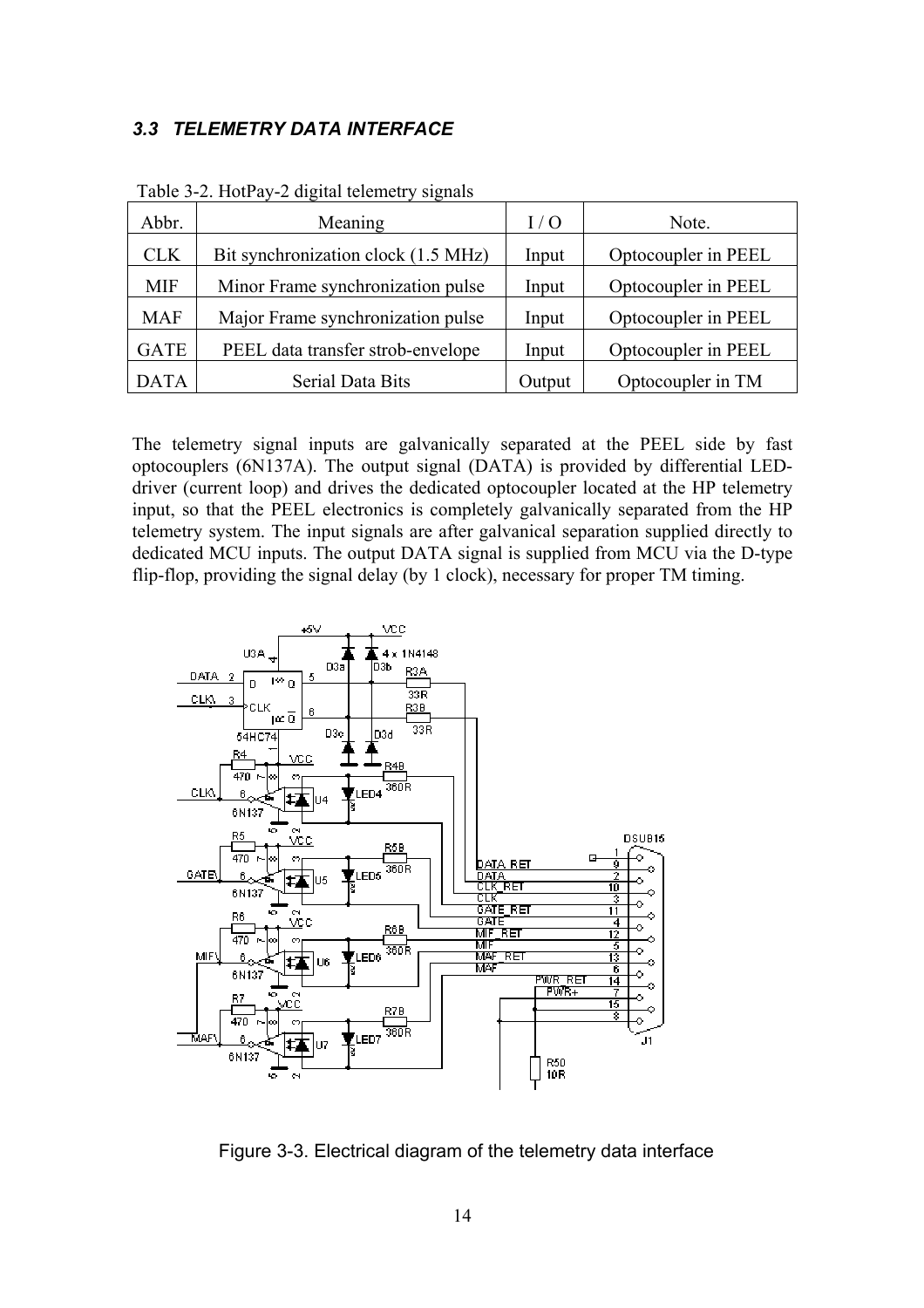#### *3.4 TECHNOLOGICAL DATA / COMMAND INTERFACE*

The technological interface serves for software development and debugging as well as for PEEL operation monitoring and control during the ground tests. The interface consists of serial asynchronous link with two available standard physical levels RS422 and RS232 with communication parameters 38400 bps, 8N1. The RS422 interface is dedicated also for connection with PEEL via umbilical link. The technological interfaces are not galvanically separated at the PEEL side.



Figure 3-4. Electrical diagram of the technological interface

| Function lines in the umbilical plug | current | comments                |
|--------------------------------------|---------|-------------------------|
| RX422A                               | 15mA    | Balanced twisted pair 1 |
| <b>RX422B</b>                        | 15mA    | Balanced twisted pair 1 |
| <b>TX422A</b>                        | 15mA    | Balanced twisted pair 2 |
| TX422B                               | 15mA    | Balanced twisted pair 2 |

Table. 3-3. Umbilical interface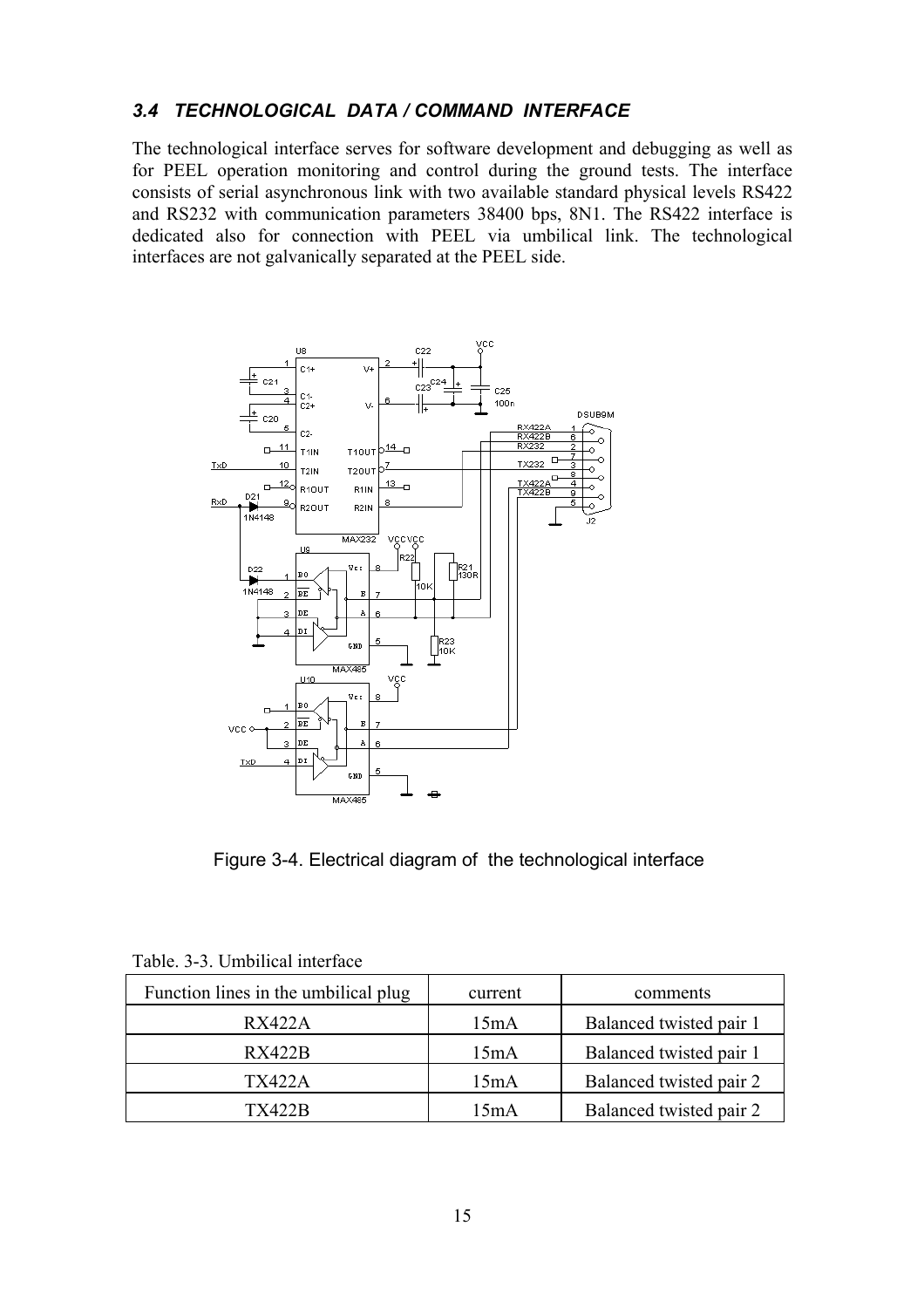### *3.5 POWERING INTERFACE*

Powering interface provides generation of the PEEL internal powering voltages from primary HP-2 power distribution 28V dc. The interface is galvanically separated, nonregulated symmetric push-pull DC/DC converter operating at frequency 200 kHz. At the primary voltage 28V, the converter output voltages of the converter are  $\pm 8V$  and  $+80V$ . The  $\pm 8V$  voltages are directly used for powering of the analog circuitry, the  $+5V$ voltage for powering of the digital circuitry is provided by a low-drop linear regulator from the +8V voltage. The +80V bias voltage is provided by a special winding, voltage multiplier and a Zener-diode stabilizer. The DC/DC converter is connected to the HP-2 primary power through a multi-stage EMI filter, providing a suppression of EMI in both directions.

## *3.6 HOUSEKEEPING DATA*

The internal HK data include measuring of the instrument internal temperature and three internal voltages.

| $1.0017 \times 10.0000$ |                                |                              |      |  |  |  |  |  |  |
|-------------------------|--------------------------------|------------------------------|------|--|--|--|--|--|--|
| $\mathbf n$             | <b>Measured Parameter</b>      | Conversion formula           |      |  |  |  |  |  |  |
| HK1                     | Temperature                    | $Temp = VAL (HK1) - 124$     | [°C] |  |  |  |  |  |  |
|                         | HK2   Bias voltage             | Vbias = VAL (HK2) $*$ 0.5063 | IVI  |  |  |  |  |  |  |
|                         | HK3   V5 – digital power +5V   | $V8 = VAL (HK3) * 0.02776$   | IVI  |  |  |  |  |  |  |
|                         | $HK4$   V8 – digital power +5V | $V5 = VAL (HK4) * 0.0465$    | IV.  |  |  |  |  |  |  |

Table 3-4. Housekeeping data

The data are measured directly by the MCU A/D converter, the temperature is sensed by LM35 temperature sensor, the voltages are sensed by dedicated resistor dividers.

#### *3.7 TEST GENERATOR*

The test generator can be activated by the command from technological interface (RS232 or RS422) and provides pulse charge injection to the charge sensitive preamplifiers and thus providing a simulation of high count rate particle flux. The generator only serves for ground testing of the PEEL instrument. The test is automatically deactivated after 20 sec timeout – to prevent a launch with active generator.

## *3.8 DETAILED ELECTRICAL DIAGRAM*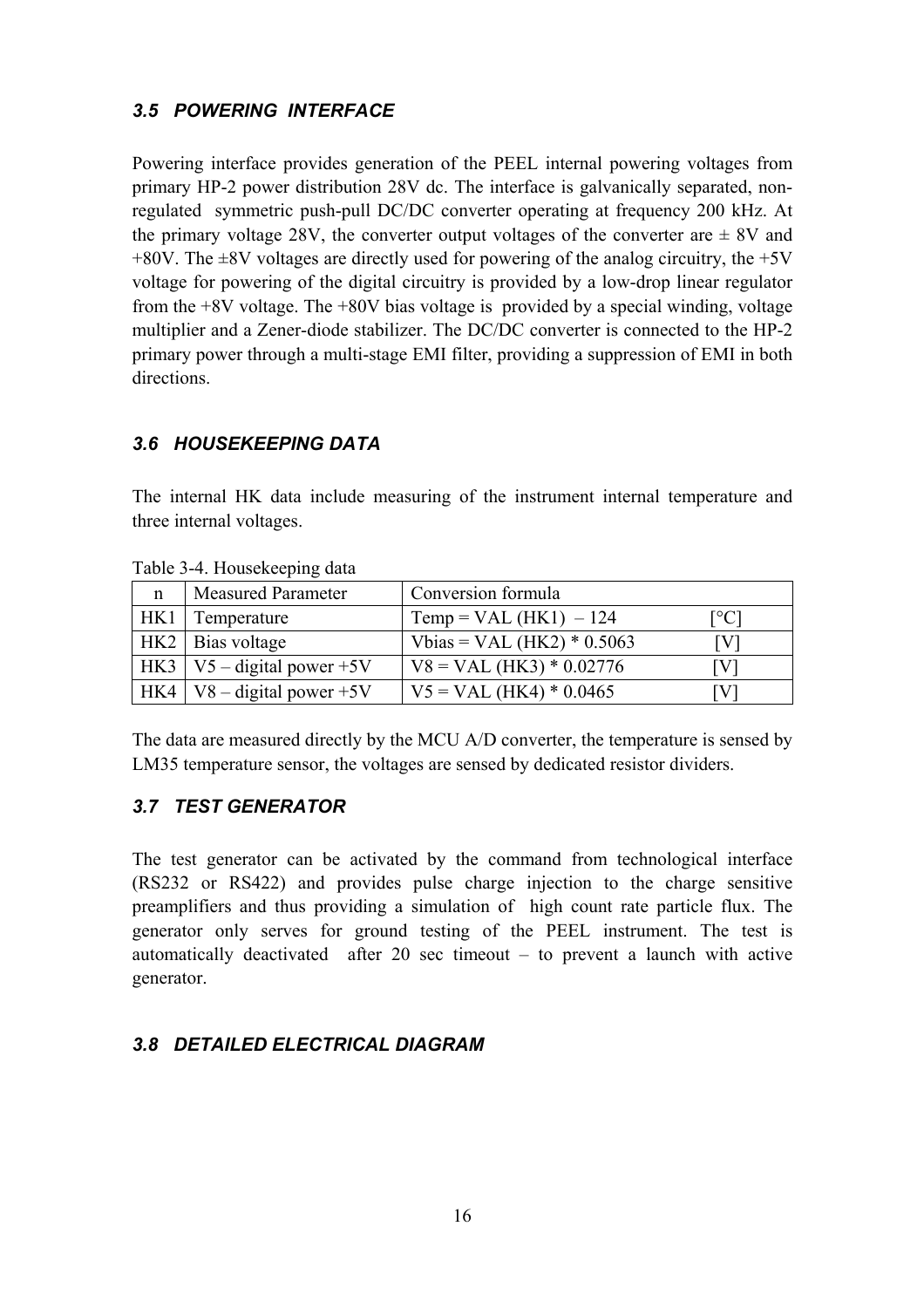

Figure 3-5. Detailed electrical diagram (Part A – signal preprocessing)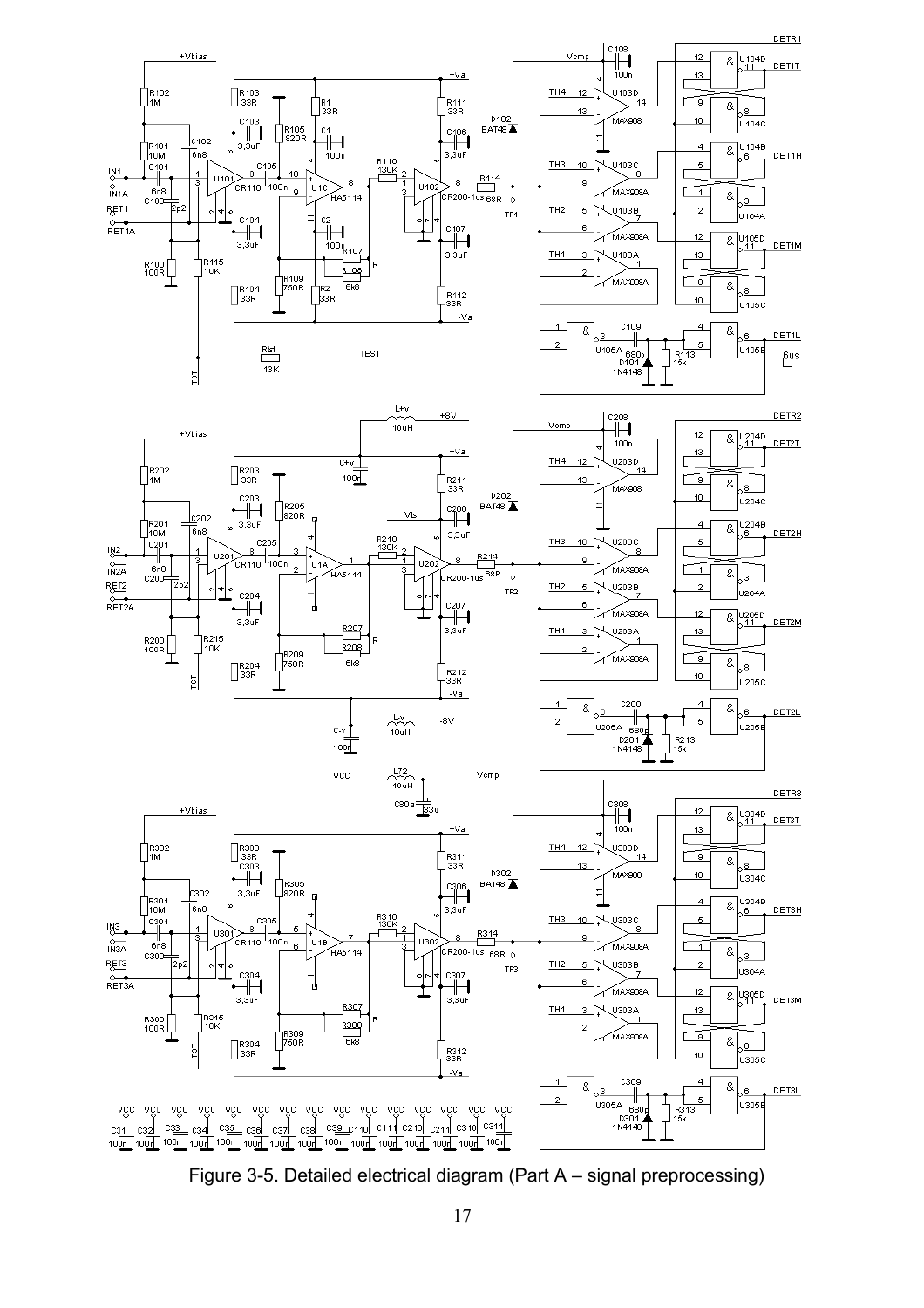

Figure 3-6. Detailed electrical diagram (Part B – CPU, interfaces, powering)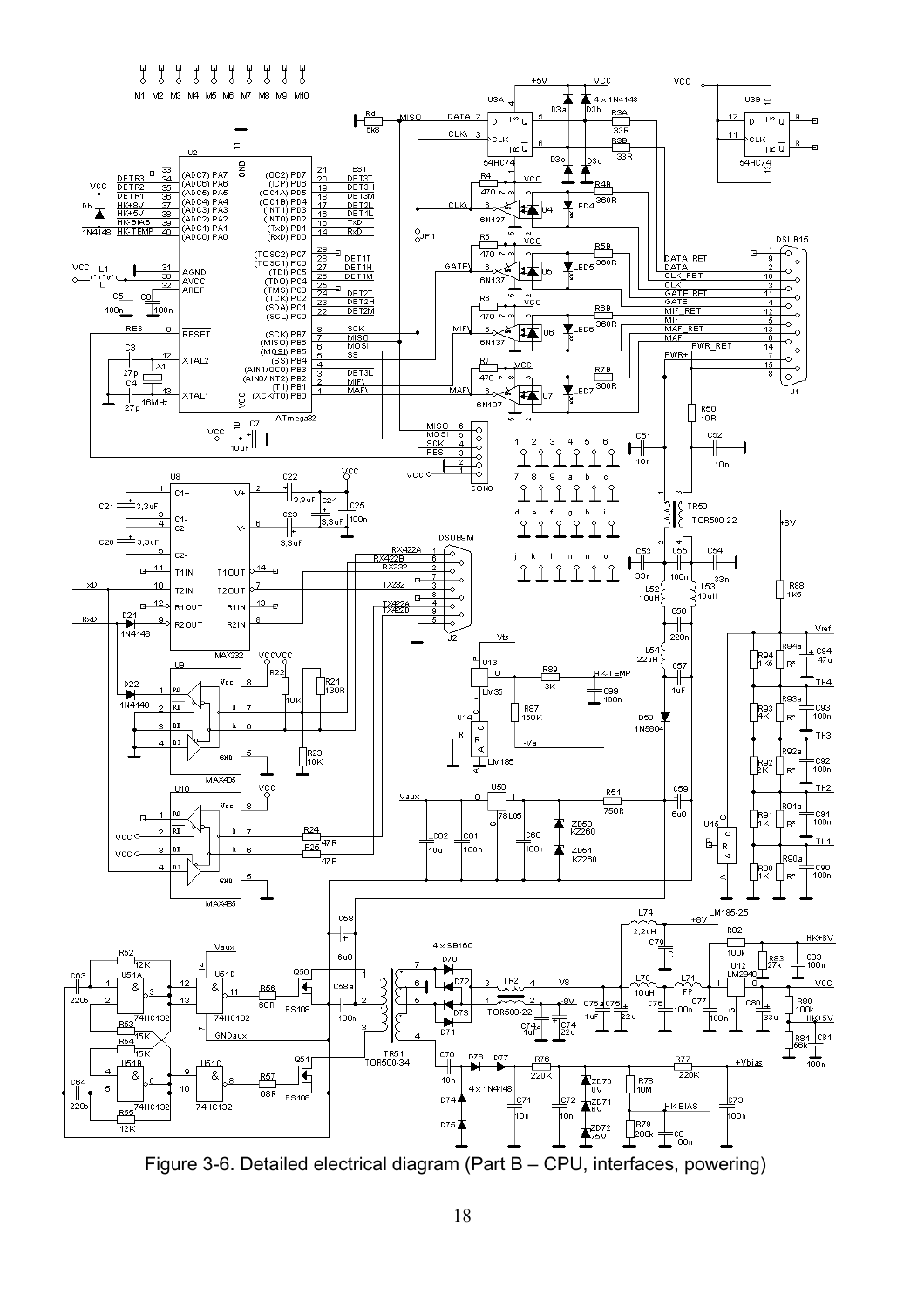

Figure 3-7. PCB design and component placing diagram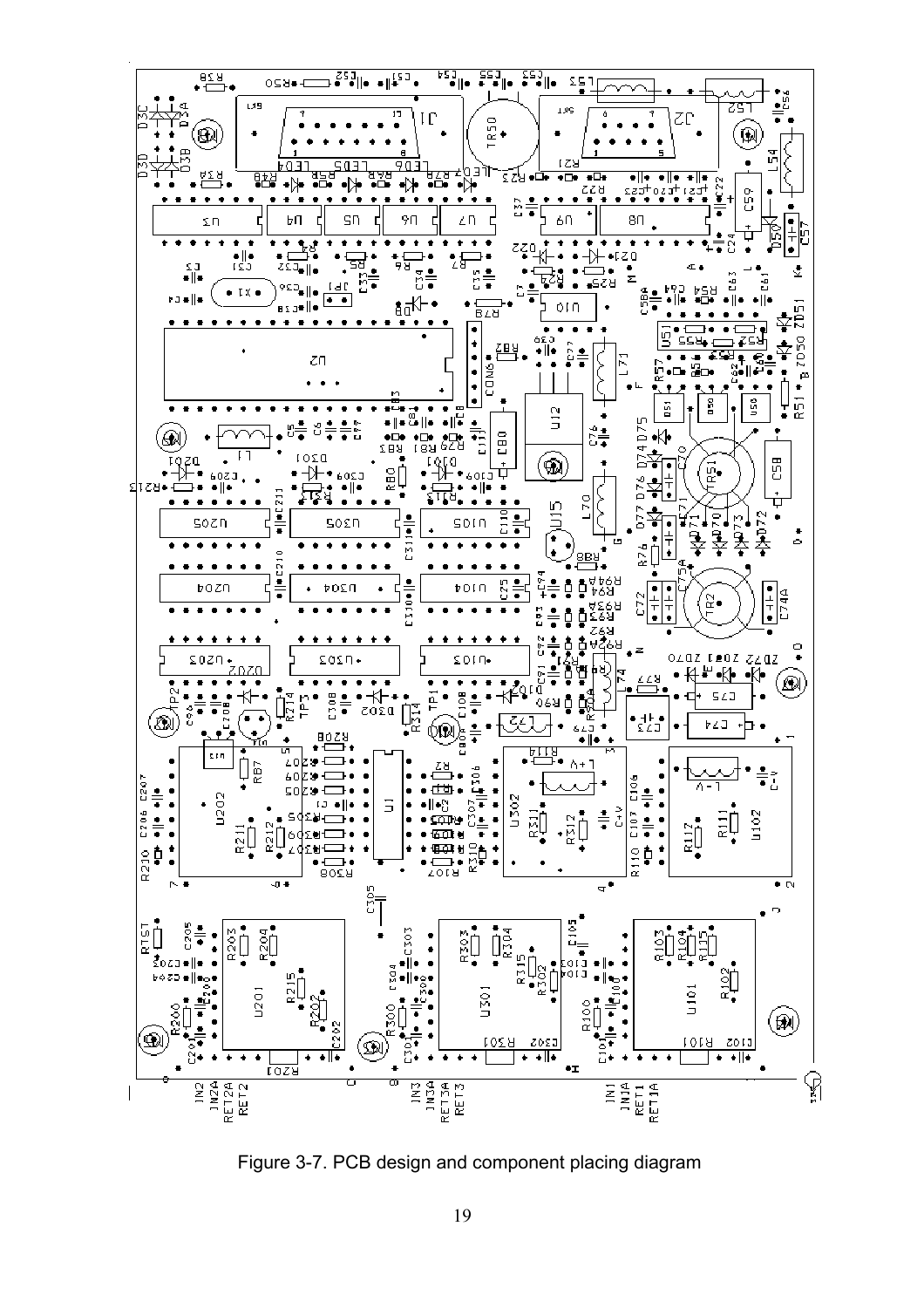## *3.9 INTERFACE CONNECTORS*

| Pin            | Signal          | Direction  | Level              | Remark |
|----------------|-----------------|------------|--------------------|--------|
| Number         | Name            | (for PEEL) |                    |        |
|                | nc              |            |                    |        |
| $\overline{2}$ | <b>DATA</b>     | Output     | Loop 8mA to $+LED$ |        |
| 3              | <b>CLK</b>      | Input      | $LED+$             |        |
| $\overline{4}$ | <b>GATE</b>     | Input      | $LED+$             |        |
| 5              | MIF             | Input      | $LED+$             |        |
| 6              | <b>MAF</b>      | Input      | LED+               |        |
| 7              | POWER+          | Input      | $+28V$             |        |
| 8              | POWER+          | Input      | $+28V$             |        |
| 9              | DATA RET        | Output     | Loop 8mA to -LED   |        |
| 10             | <b>CLK RET</b>  | Input      | LED-               |        |
| 11             | <b>GATE RET</b> | Input      | LED-               |        |
| 12             | MIF RET         | Input      | LED-               |        |
| 13             | MAF RET         | Input      | LED-               |        |
| 14             | POWER RET       | Input      | 28V return         |        |
| 15             | POWER RET       | Input      | 28V return         |        |

Table. 3-5. PEEL interface connector J1 (DSUB-15M)

Table 3-6. PEEL technological connector J2 (DSUB-9M)

| Pin            | Signal        | Direction  | Level               | Remark           |  |
|----------------|---------------|------------|---------------------|------------------|--|
| Number         | Name          | (for PEEL) |                     |                  |  |
|                | <b>RX422A</b> | Input      | Loop $+\prime$ - 5V | Umbilical pair 1 |  |
| $\overline{2}$ | <b>RX232</b>  | Input      | $+/- 10V$           | Local test       |  |
| 3              | <b>TX232</b>  | Output     | $+/- 10V$           | Local test       |  |
| 4              | <b>TX422A</b> | Output     | Loop $+/-$ 5V       | Umbilical pair 2 |  |
| 5              | <b>GND</b>    | <b>GND</b> |                     | GND-local        |  |
| 6              | <b>RX422B</b> | Input      | Loop $+/-$ 5V       | Umbilical pair 1 |  |
| 7              | nc            |            |                     |                  |  |
| 8              | nc            |            |                     |                  |  |
| 9              | <b>TX422B</b> | Output     | Loop $+\prime$ - 5V | Umbilical pair 2 |  |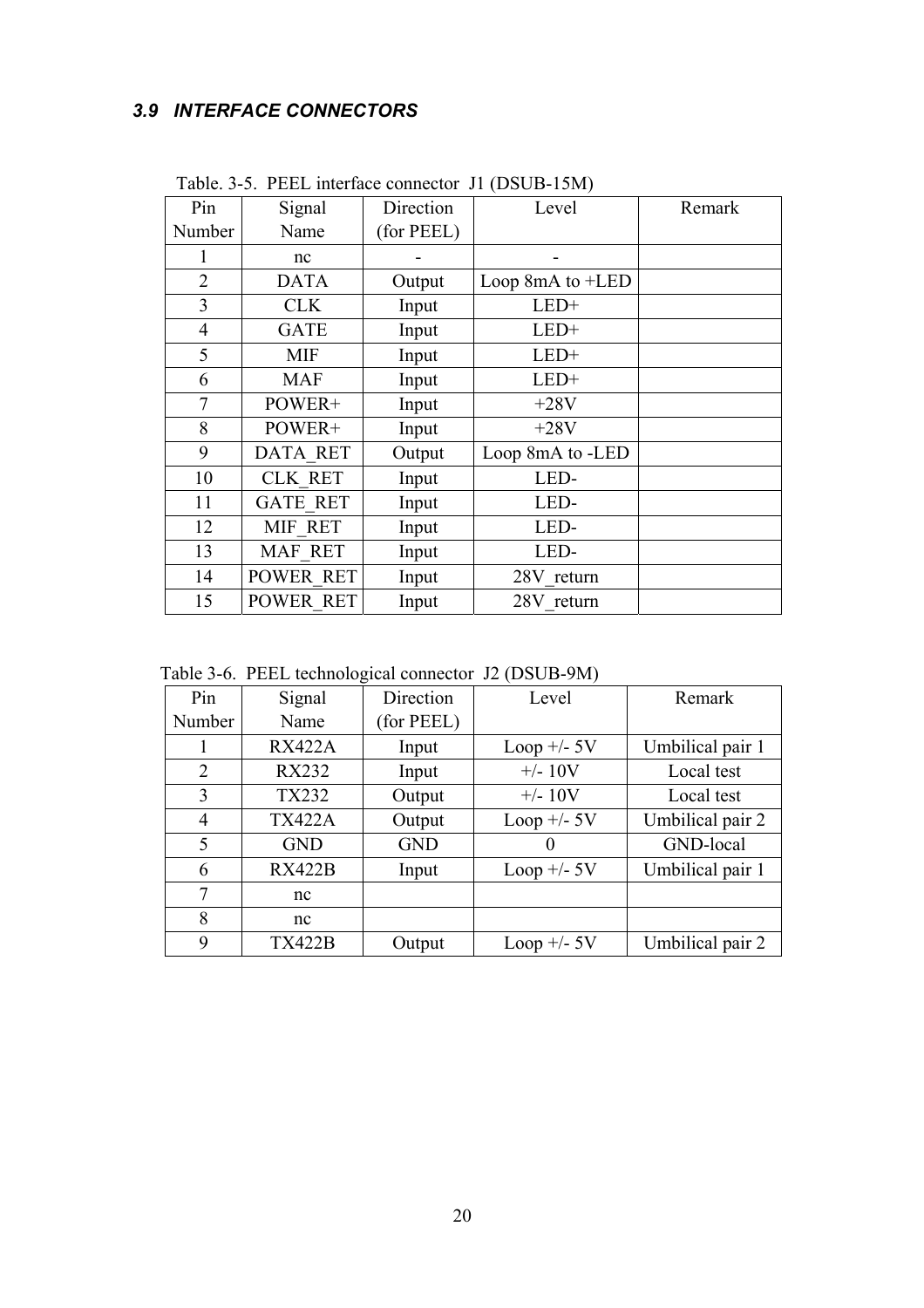## **4. TELEMETRY DATA**

#### *4.1 DATA FRAME STRUCTURE*

| <b>Index</b>    | <b>Meaning</b>         | Value (hex) 16bit | <b>Value (ASCII)</b> | <b>Note</b>   |
|-----------------|------------------------|-------------------|----------------------|---------------|
| $\mathbf{1}$    | Sync1                  | 50 50             | PP                   | Fixed pattern |
| $\overline{2}$  | Sync <sub>2</sub>      | 45 45             | <b>EE</b>            | Fixed pattern |
| $\overline{3}$  | Sync3                  | 45 45             | <b>EE</b>            | Fixed pattern |
| 4               | Sync4                  | 4C 4C             | LL                   | Fixed pattern |
| 5               | D <sub>1</sub> L-LSB   | <b>MXLX</b>       |                      | $MX = LX$     |
| 6               | D1L-MSB                | <b>MXLX</b>       |                      | $MX = LX$     |
| $\overline{7}$  | D1M-LSB                | <b>MXLX</b>       |                      | $MX = LX$     |
| 8               | D1M-MSB                | <b>MXLX</b>       |                      | $MX = LX$     |
| 9               | D1H-LSB                | <b>MXLX</b>       |                      | $MX = LX$     |
| 10              | D <sub>1</sub> H-MSB   | <b>MXLX</b>       |                      | $MX = LX$     |
| 11              | D1T-LSB                | <b>MXLX</b>       |                      | $MX = LX$     |
| 12              | D1T-MSB                | <b>MXLX</b>       |                      | $MX = LX$     |
| $\overline{13}$ | D <sub>2</sub> L-LSB   | <b>MXLX</b>       |                      | $MX = LX$     |
| 14              | D2L-MSB                | <b>MXLX</b>       |                      | $MX = LX$     |
| 15              | D <sub>2</sub> M-LSB   | <b>MXLX</b>       |                      | $MX = LX$     |
| 16              | D2M-MSB                | <b>MXLX</b>       |                      | $MX = LX$     |
| 17              | D2H-LSB                | <b>MXLX</b>       |                      | $MX = LX$     |
| 18              | D2H-MSB                | <b>MXLX</b>       |                      | $MX = LX$     |
| $\overline{19}$ | D2T-LSB                | <b>MXLX</b>       |                      | $MX = LX$     |
| 20              | D2T-MSB                | <b>MXLX</b>       |                      | $MX = LX$     |
| 21              | D3L-LSB                | <b>MXLX</b>       |                      | $MX = LX$     |
| 22              | D3L-MSB                | <b>MXLX</b>       |                      | $MX = LX$     |
| 23              | D3M-LSB                | <b>MXLX</b>       |                      | $MX = LX$     |
| 24              | D3M-MSB                | <b>MXLX</b>       |                      | $MX = LX$     |
| 25              | D3H-LSB                | <b>MXLX</b>       |                      | $MX = LX$     |
| 26              | D3H-MSB                | <b>MXLX</b>       |                      | $MX = LX$     |
| 27              | D3T-LSB                | <b>MXLX</b>       |                      | $MX = LX$     |
| 28              | D3T-MSB                | <b>MXLX</b>       |                      | $MX = LX$     |
| 29              | HK1 (TEMP)             | MH LH             |                      | $MH = LH$     |
| 30              | HK2 (BIAS)             | MH LH             |                      | $MH = LH$     |
| 31              | HK3 $\overline{(+5V)}$ | MH LH             |                      | $MH = LH$     |
| $\overline{32}$ | HK4 (+8V)              | <b>MHLH</b>       |                      | $MH = LH$     |

D1, D2, D3 = detector index

 $L = Low$  energy threshold,  $M = Medium$ ,  $H = High$ ,  $T = Top$  energy threshold LSB = Low Significant Byte of particle count, MSB = Most Significant Byte of count  $MX$ ,  $LX$  = variable data (particle counts) but  $MX= LX$ , 8bits relevant, then duplicated MH, LH = variable data (housekeeping), but MH=LH, 8bits relevant, then duplicated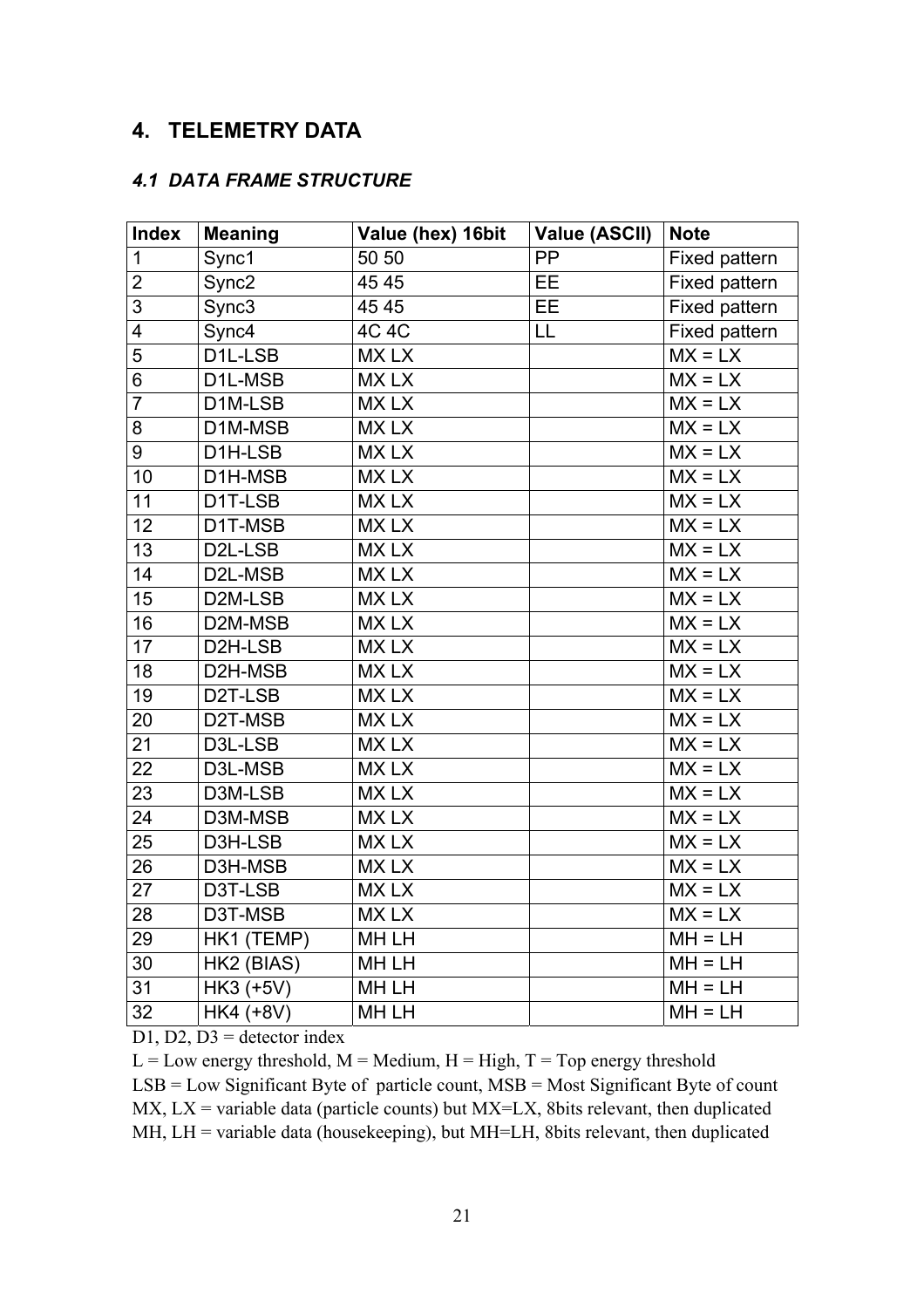## *4.2 PEEL DATA LOCATION IN EIDEL DATA STREAM*

| MIF synchronization |                      |          |           |                       |                |     | PEEL data   |           |    |               |                       |          |       |           |           | PEEL data   |       |                                                                    |
|---------------------|----------------------|----------|-----------|-----------------------|----------------|-----|-------------|-----------|----|---------------|-----------------------|----------|-------|-----------|-----------|-------------|-------|--------------------------------------------------------------------|
|                     |                      |          |           |                       | word (EB90)    |     |             |           |    | (hexadecimal) |                       |          |       |           |           |             |       | (ASCII)                                                            |
|                     | 07CO: 00             |          |           | $00$ $90$ $EB$        |                | OO. | -60         |           | 70 |               | 70 77                 | - 40     |       |           |           | BC 00 00    |       | p   pw@x                                                           |
| OO.<br>OO.          | 07D0: 00             |          | 00.       | -20                   | 7A             | 60  | 7Б          | 70.<br>90 | 78 | FO.           | $_{\rm FF}$           | 00 00    | 78    | CO.<br>ОΟ | oo        | 30.         | 7C    | .<br>$\ldots z$ . $( .x 0)$                                        |
| 00                  | 07EO: 90             |          | 7В        | 80                    | 7В             | 50. | BВ          | 00        | 00 | 40            | 41                    | 20 7C    |       | 50        | 7D        | DO 79       |       | .(. (P@A   P).y)                                                   |
| 00                  | 07FO: E4 42          |          |           | 00                    | 00             | OΟ  | 00.         | DO.       | 7В | 10            | 7В                    | 70 ZC    |       | 70.       | <b>B9</b> | 00.         | -00   | $.B$ $( .p p$                                                      |
| OO.                 | 0800: 40             |          | -77       | AΟ                    | 70             | 30  | 7E          | 00        | 7D | FО            | $\Gamma\Gamma$        | 00 00    |       | OΟ        | oo        | 90.         | - 7 D | $\mathbb{G}$ $\mathbf{u}$ , $\mid$ $\mathbf{0}$ $\sim$ . $\}$ $\}$ |
| 00.                 | 0810:                | DO.      | -80       | AO.                   | 7D             | 40. | B7          | -20.      | 06 | 50            | 50                    | 80.      | 81    | EО        | 7E        | 70.         | 7D    | $\ldots$ ) $\theta$ . $\overline{PP}$ . $\ldots$ p}                |
| 00.                 | 0820:                | -00      | 00        | 190                   | $E$ B          | OΟ  | 61          | DO        | 7F | EΟ            | 80                    | 80       | -70   | 70        | B3.       | 00.         | οo    | . a.   p                                                           |
| OO.                 | 0830:00              |          | 00        | 40                    | 80             | 30  | 7Г          | 60        | 7E | FО            | ГF                    | 00.      | 00    | OΟ        | oo        | 50.         | 7C    | $.00001 - .0100$                                                   |
| 00.                 | 0840: FO             |          | 7D        | 00.                   | 7C             | 10  | B1.         | 00.       | 00 | 40            | 66                    | 40 7F    |       | FO.       | 78        | -40 -       | 7В    | .). @f@x@{                                                         |
| 00                  | 0850:                | 47       | <b>7F</b> | 00.                   | ΟO             | OO. | 00          | 90        | 7E | 60            | <b>7E</b>             | EO.      | 75    | 50        | AD        | 00 00       |       | $G$ ~`~.uP                                                         |
| 00.                 | 0860:                |          | 70 90     | -40.                  | 7E             | DO  |             | 7D FO     | 78 | FО            | FF                    | 00 00    |       | OO.       | 00        | 60 7E       |       | $p.\theta \sim .$ ).x'~                                            |
| 00.                 | 0870:                | FO.      | 7В        | DO.                   | 7A             | AO  |             | AA 00     | 00 | 145           | 45                    | EO       | 7D    | ЕΟ        | 71.       | -40.        | -74   | $\ldots$ [EE] $\ldots$ 20 z                                        |
| 00                  | 0880: 00             |          |           | $00\sqrt{90}$         | E <sub>B</sub> | OΟ  | 62          | CO.       | 7D | BО            | 7B                    | 10       | 78    | OO.       | Aб        | 00.         | 00    | . b . } . { . x                                                    |
| OO.                 | 0890: 00 00 DO       |          |           |                       | 7A             | 50  | 7C          | 60.       | 78 | FO.           | FF                    | OO 00    |       | OO.       | 00        | 10 ZD       |       | $\ldots zP$   $x \ldots \ldots$                                    |
| OO.                 | 08A0: FO             |          | -79       | 20                    | 78             | FO  |             | A1 00     | 00 | 80            | 75                    | AO 79    |       | 60        | -7C       | 00 76       |       | $y xu y'$ .                                                        |
| 00.                 | 08B0: C7             |          | - 7 E     | 00.                   | 00             | ΟO  | 00.         | -30       | 7D | 40            | 7A                    | 60 77    |       | 40.       | 9D        | OO 00       |       | .~O}@z`w@                                                          |
| OO.                 | 08CO: FO             |          | 89        | ЕO                    | 78             | 60. | 78 80       |           | 75 | FO.           | FF                    | 00.      | -00   | OO.       | -00       | 60.         | -79   | x x.u v                                                            |
| 00.                 | 08D0: DO             |          |           | 77 00                 | 74             | DO. | 98.         | BO        | 04 | 145           | 45                    | 60       | 79    | 40        | 75        | AO.         | 6E    |                                                                    |
| OO.                 | 08E0: 00             |          |           | $00 \, \overline{90}$ | E <sub>B</sub> | OO. | -63.        | 30        | 76 | oo            | 75 FO                 |          | 71    | 10        | 95        | -00-00      |       | $\ldots$ .c0v.u.q                                                  |
| OO.                 | 08F0: 00 00          |          |           | -50                   | 7A             | 90. | 73.         | DO.       | 70 | FO            | FF                    | -00-00   |       | 00.       | -00.      | -40-77      |       | $\ldots$ Pz.s.p $\mathbb{B} \mathbb{w}$                            |
| 00.                 | 0900: 00             |          | 76        | AO.                   | 71             | 60  | 90          | OO.       | 00 | оо            | OO.                   | FO.      | -77   | EΟ        | 75        | -20         | - 72  | $.v. q' \ldots \ldots w.u. r$                                      |
| OO.                 | 0910: 30             |          | 80        | 00                    | 00             | OO. | 00          | 00        | 75 | cо            |                       | 77 CO 71 |       | 70.       | 8C        | OO 00       |       | $0 \ldots \ldots u \ldots q p \ldots$                              |
| OO.                 | 0920: 90             |          | 8В        | 60                    | 77             | 20  | 73.         | 60.       | 72 | FO.           | FF                    | -00-00   |       | ОΟ        | 00        | EO 77       |       | $\ldots$ o $s$ r o                                                 |
| OO.                 | 0930: 80             |          | 78        | -50.                  | 6E             | 60. | 87          | 10        | 02 | ПC            | 4CI                   | 60       | 78    | ΕO        | 78        | 00.         | 74    | $\overline{X}$ Pn' $\overline{L}$ . $\overline{L}$ x.x.t           |
| OO.                 | 0940:                | -00      | OO.       | 90                    | E <sub>B</sub> | ΟO  | 64          | 20        | 78 | 30            | 78                    | DO.      | 73    | 30        | 83.       | 00.         | -00   | $d$ $x0x.50$                                                       |
| 00.                 | 0950:                | -00      | 00        | DO.                   | -79            | вo  | 77          | 10        | 75 | FО            | FF                    | 00.      | 00    | ОΟ        | 00        | CO.         | 7B    | $\ldots$ y. $w$ . $u$                                              |
| 00.                 | 0960:                | 30       | 79        | CO.                   | 75             | EО  | 7D          | 00.       | 00 | 42            | ΟO                    | 10       | -78   | 80        | 7A        | EO.         | 75    | $0y.u.$ ) $B. . x.z.u$                                             |
| 00                  | 0970:                | 67.      | 7F        | 00.                   | 00             | ΟO  | 00          | 60.       | 7В | ВO            | 77                    | 20 76    |       | cо        | 79        | 00 00       |       | $g$ ' $\{ .\$ v.y                                                  |
| 00.                 | 0980:00              |          | -00       | -40.                  | 70             | 50  |             | 7A 10     | 73 | FO.           | FF                    | 00 00    |       | OO.       | 00        | 80 7B       |       | $ 0$   Pz.s(                                                       |
| 00.                 | 0990:                | - EO     | 78        | DO.                   | 77             | 20  | 75          | 10        | 06 | loo           | ool                   | 40       | 79    | DO        | 79        | 60.         | 73    | $\cdot x \cdot w$ u. $\sqrt{1 - \beta} y \cdot y$ s                |
| OO.                 | 09A0: 00             |          |           | $00\sqrt{90}$         | E <sub>B</sub> | ΟO  | 65          | -20       | 7В | 90            | 77                    | 60.      | -72   | 50        | 70        | 00 00       |       | $\ldots$ . $e$ ( $w$ rPp                                           |
| 00.                 | 09BO: 00             |          |           | 00 FO                 | 79             | 70  | 77          | -30.      | 6D | FO.           | FF                    | 00 00    |       | OO.       | OO.       | CO 79       |       | $\ldots$ ypw0my                                                    |
| OO.                 | 09CO:                | DO.      | 76        | 10                    | 6F             | 80  | £С          | 00        | OΟ | 2 A           | 15                    | BO.      | -7A   | 70        | 75        | 40 GF       |       | .v.o.1*zpu@o                                                       |
| OO.                 | 09DO:                | 3D 80 00 |           |                       | 00             | ΟO  | 00.         | -CO.      | 79 | ЕO            | 76 90                 |          | - 6 E | F0.       |           | 66 00 00    |       | $=$ y.v.n.f                                                        |
| 00                  | 09E0: 00             |          | OO.       | 20                    | 79             | 20  | 75          | AO.       | 6Г | FO.           | FF                    | 00.      | ΟO    | OΟ        | oo        | DO.         | 73    | v u.os                                                             |
|                     | 00 09F0: 50 73 E0 6E |          |           |                       |                | 70. | 62          | -30-00    |    | loo.          | $\overline{00}$ 80 79 |          |       | 90.       |           | 70 00 70    |       | $Ps.npb0$ , $y.p.p$                                                |
|                     | 00 0A00: 00 00 00 EB |          |           |                       |                |     | 00 66 30 79 |           |    |               | 00 74 40 69           |          |       |           |           | FO 5C 00 00 |       | $\ldots$ .f0y.t@i.\                                                |
|                     | 00 0A10: 00 00 AO 76 |          |           |                       |                |     | 40 72 30 6E |           |    |               | FO FF 00 00           |          |       |           |           | 00 00 80 72 |       | $\ldots$ v@r0nr                                                    |
|                     | 00 0A20: 00 70 10 6D |          |           |                       |                |     | 10 59 00 00 |           |    |               | 70 01 B0 71           |          |       |           |           | AO 6A BO 6B |       | [p.m.Y] . q.j.k                                                    |
|                     | 00 0A30: 74 79 00 00 |          |           |                       |                |     | 00 00 10 71 |           |    |               | 60 69 10 69           |          |       |           |           | BO 54 00 00 |       | tyq'i.i.T                                                          |
|                     | 00 0A40: 00 00 DO 6D |          |           |                       |                |     | EO 69 40 67 |           |    |               | FO FF 00 00           |          |       |           |           | 00 00 40 6E |       | m.i@g@n                                                            |
|                     | 00 0A50: 90 67 CO 68 |          |           |                       |                |     | 90 51 CO 03 |           |    |               | $[00 00]$ EO 6D       |          |       |           |           | DO 6A 6O 65 |       | $.g. h. Q. \overline{[\cdots]} \text{ m. j} \text{'e}$             |
|                     | 00 0A60: 00 00 90    |          |           |                       | E <sub>B</sub> |     | 00 67 90 6D |           |    |               | 60 68 50 69           |          |       |           |           | DO 4D 00 00 |       | $\ldots$ .g.m`hPi.M                                                |

Figure 4-1. Authentic record of the EIDEL data with well visible PEEL data during the First integration meeting at ARR (May 2007)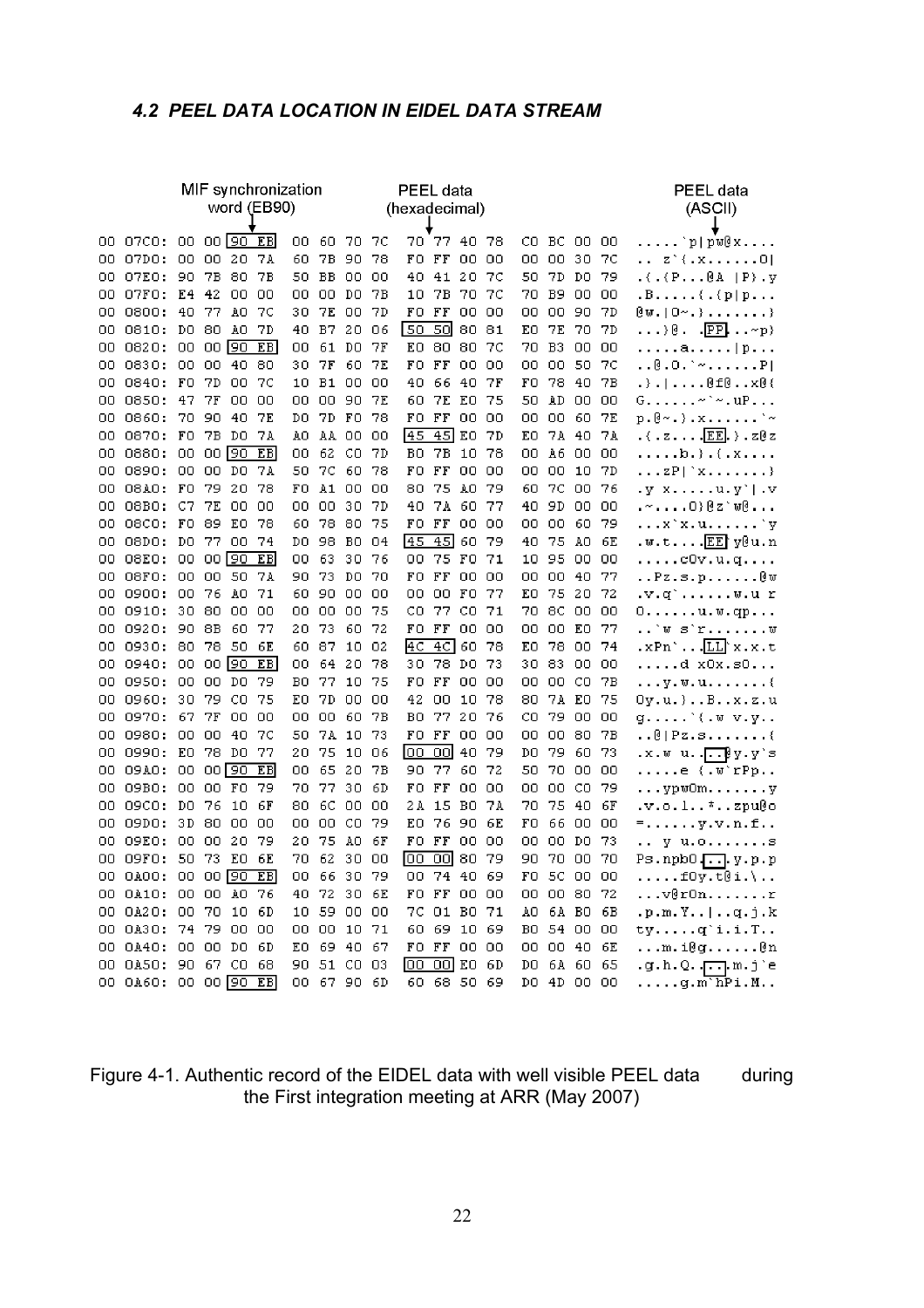## **5. GROUND SUPPORT EQUIPMENT GSE-PEEL**

#### *5.1 GENERAL*

The ground support equipment GSE-PEEL provides simulation of the HotPay-2 telemetry and powering system for the on-desk (laboratory) PEEL development and testing activities. The unit supplies +28V powering and complete telemetry signals (CLK, MAF, MIF, GATE) to the PEEL device and receives the DATA telemetry signal from the PEEL. The DATA signal received in HP telemetry format is in real time converted to RS232/RS422 format (38400 bps, 8N1) and is available as continuous data stream on the GSE-PEEL data interface – to be received and processed by a control PC with dedicated control software PEELWIN.EXE. Also, any standard RS232/RS422 terminal can be used for a simple monitoring and control.

## *5.2 ELECTRICAL DESIGN*

The power supply unit consists from a transformer, bridge rectifier, filtering capacitor and LM317 linear regulator. The PEEL power ON-OFF switching is provided by a lever switch, the power-ON status is indicated by a dedicated (red) LED.

The telemetry simulator consists of ATMEL ATmega8 microcontroller at 12MHz, the DS26LS31 differential driver (for optocouplers at PEEL side) and 6N137 optocoupler for DATA receiving. The unit also includes RS422 interface based on two MAX485 chips and RS232 interface equipped with MAX232 chip. The dedicated lever switch allows selection of the data stream from the TM simulator or monitoring (MON) from the PEEL technological connector.



Figure 5-1. PEEL connected to the Ground support equipment GSE-PEEL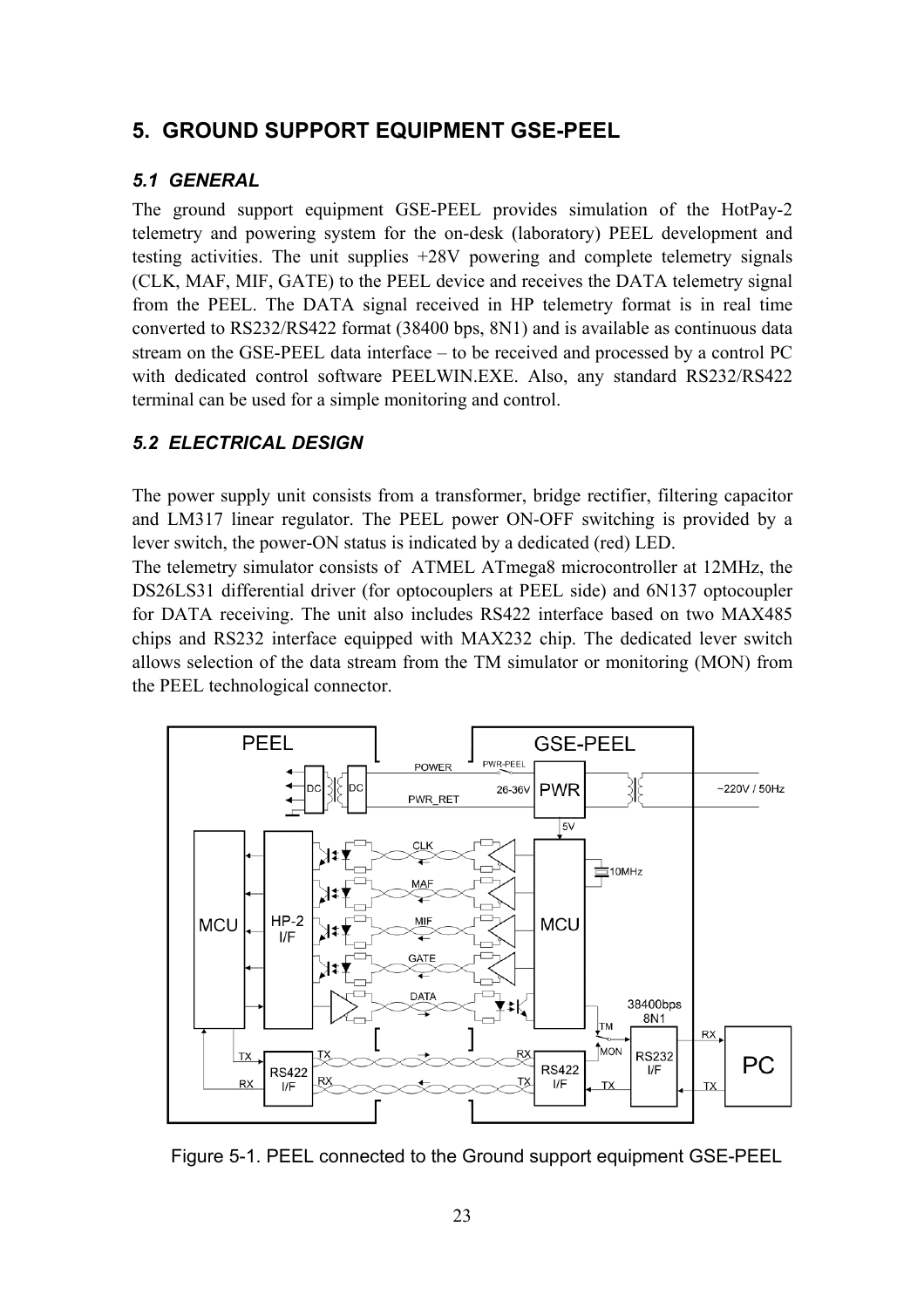f\_xo = 12 MHz (quartz oscillator)  $f_clk = f_xo / 8 = 1.5 MHz$  (bit-sync-rate)  $f_$ word =  $f_$ clk / 16 = 93750 Hz (word-rate) f\_mif = f\_gate = f\_word / 48 = f\_clk / 768 = 1953,128 Hz (minor frame rate) f maf = f mif /  $64 = 31,517578$  Hz (major frame rate)



Figure 5-2. Electrical diagram of the GSE-PEEL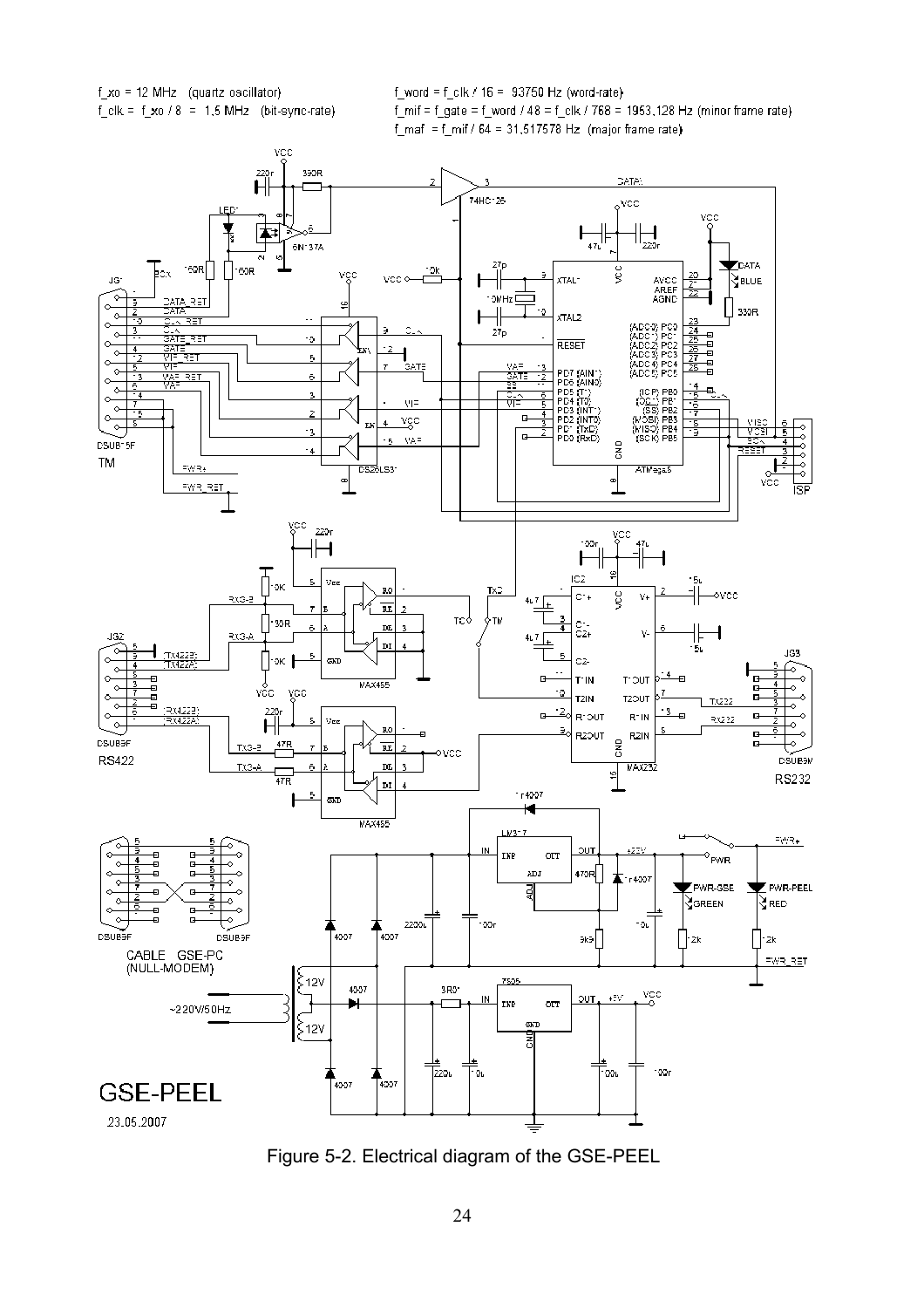#### *5.3 TESTING SOFTWARE PEELWIN.EXE*

The testing software PEELWIN.EXE allows receiving and interpretation of the PEEL data frames in comfortable graphic mode. The frames are also recorded to the file and can be reviewed later offline. If technological cable is connected, the interface also allows switching ON-OFF the internal test-generator.

| & PeelWin                                                                                                                                                                                |                                                                                                                                                                             |               |
|------------------------------------------------------------------------------------------------------------------------------------------------------------------------------------------|-----------------------------------------------------------------------------------------------------------------------------------------------------------------------------|---------------|
| Stop<br>Start<br>Setup<br>50 45 45 4C<br>00 00 C4 00<br>00 00 C4 00<br>00 00 00 00<br>00 00 00 00<br>00 00 C4 00<br>00 00 00 00<br>8F 98 C0 8F                                           | PEEL (OK)<br>0/0<br>Sync<br>26.5C<br>HK1 (TEMP)<br> 80.3V<br>HK2 (BIAS)<br>361<br>Rov. frames<br>Open<br>4.97 V<br>$HK3 (+5V)$<br>Test ON<br>Test OFF<br>7.22V<br>HK4 (+8V) | $\rightarrow$ |
| DET1L<br>o<br>DET1H<br>196<br>DET1M<br>o<br>DET1 T<br>o<br>DET2L<br>o<br>DET2H<br>196<br>DET2M<br>$\overline{0}$<br>DET2T<br>o<br>0<br>DET3L<br>DET3H<br>196<br>DET3M<br>o<br>DET3T<br>o |                                                                                                                                                                             |               |

Figure 5-3. Graphic user interface of the PEELWIN.EXE software

The interface simultaneously displays entire dataframe (32 bytes) in hexadecimal format and also in physical interpretation where synchronization sequence (PEEL), the housekeeping information and the particle counts are decoded and displayed. The Figure 15 shows the normal frame with selftest generator ON, when 196 particle counts are recorded in "H"-energy channel of each detector.

## *5.4 TERMINAL MONITORING AND CONTROL*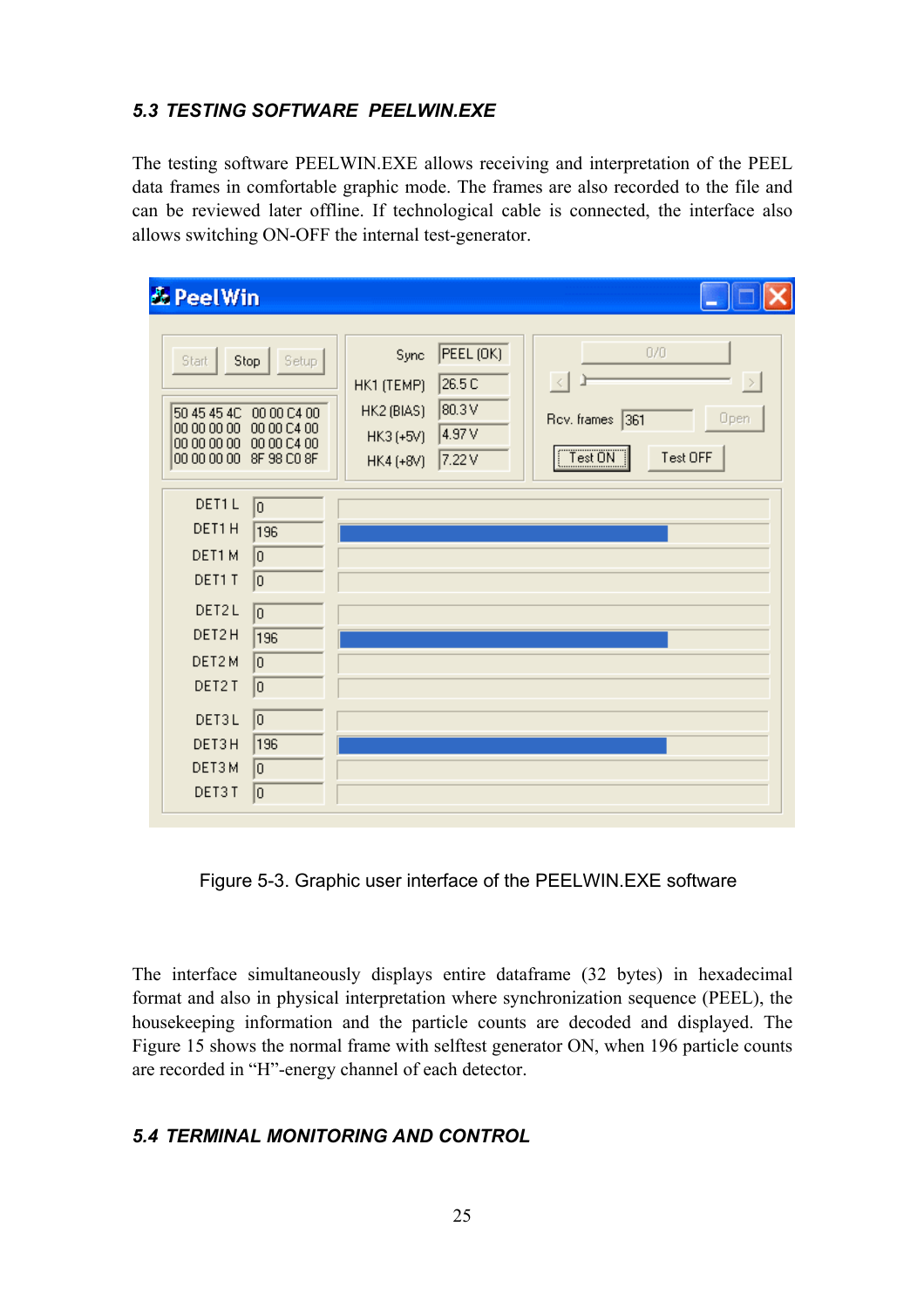The terminal mode allows any standard terminal (including PC terminal emulators) to be connected to PEEL via RS232 link. In the terminal mode following commands are defined:

| <b>RST</b>     | - software reset (bootloader is skipped)                               |
|----------------|------------------------------------------------------------------------|
| <b>REBOOT</b>  | - rebooting of entire embeded software (equal to power-ON)             |
| <b>STATUS</b>  | - displays version of the firmware                                     |
| <b>SAVECFG</b> | - save configuration                                                   |
| <b>TON</b>     | - Test generator ON (injects "particle" pulses to preamplifiers)       |
| <b>TOFF</b>    | - Test generator OFF                                                   |
| <b>DATA</b>    | - Data stream also to terminal via technological connector (Q to quit) |
| <b>HELP</b>    | - Help                                                                 |
| $\gamma$       | - Help                                                                 |

|                                                           | COM1 38400 - SecureCRT                         |                           |
|-----------------------------------------------------------|------------------------------------------------|---------------------------|
| <b>File</b><br>Edit<br>⊻iew                               | Options Transfer Script Window                 | Help                      |
| 名 62<br>ାଇ                                                | - #   #   #   Q   5 5 <del>4</del>   #   x   ? |                           |
| reboot<br>Wait to rebooting                               |                                                |                           |
| Cmd:ton<br>OК<br>Cmd:?<br>List of commands:<br><b>RST</b> | Peel 00.4beta (c)I&S'2007<br><b>REBOOT</b>     | <b>STATUS</b>             |
| <b>SAUECFG</b><br>DATA                                    | <b>TON</b><br><b>HELP</b>                      | <b>TOFF</b><br>2          |
| 0K<br>Cmd:ton<br>0K<br>Cmd:                               |                                                |                           |
| Ready                                                     | Serial: COM1   17, 5                           | 22 Rows, 54 Cols<br>IANSI |

Figure 5-4. Terminal communication via technological connector

**IMPORTANT NOTE**: The cable to connect the standard PC to PEEL via RS232 interface (COM port) can only be three-wire (TxD, RxD, GND), null-modem (crossed) cable with DSUB9F connectors on both sides (see Fig. 14). Using "full" (9 wire) RS232 cable will cause conflict with RS422 interface of PEEL as this interface is located on the same connector (J2).